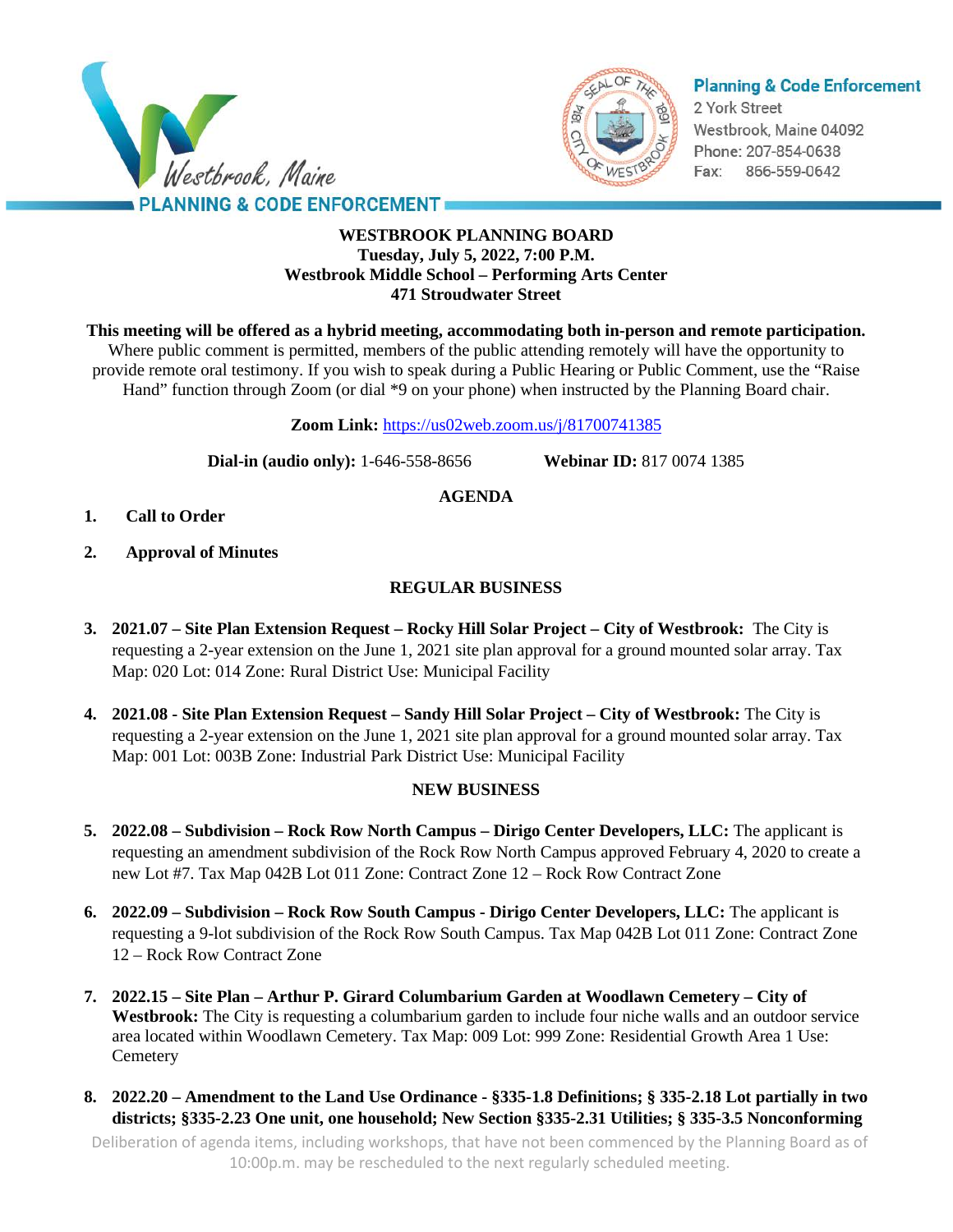**lots; § 335-3.6 Nonconforming lot design standards; Article V Zoning Districts; Article XII Review of Private Ways; Attachment 1 Table 1 Land Use Table:** City Staff are proposing several amendments to the Land Use Ordinance to clarify ambiguous language, revise the existing Land Use "Utility" to include public infrastructure, allow residential units on the first floor of parcels located within the Downtown District with frontage on Spring Street and allow private ways to provide frontage for more than 3 lots with additional standards.

# **WORKSHOP**

- **9. 2022.21 – Site Plan Amendment – 594 County Road - Pine Tree Waste, Inc:** The applicant is proposing a site plan amendment to construct a 35,000sf office and maintenance building, asphalt parking lot and vehicle fueling station. Tax Map: 002 Lot: 024D Zone: Industrial Park District Use: Industry, Business Office, Accessory Use
- **10. 2022.22 – Site Plan – 31 Spiller Drive – Troiano Properties, LLC:** The applicant is proposing a 15,000sf multi-tenant commercial building and associated parking lot. Tax Map: 004 Lot: 301 Zone: Manufacturing District
- **11. 2022.23 – Site Plan, Subdivision, Village Review – Maple Grove Subdivision - Avesta Housing & New Ventures, LLC:** The applicant is proposing a 192-unit multifamily residential complex with site access from Main Street and Seavey Street. Tax Map: 040 Lot: 135 Zone: City Center District, Village Review Overlay Zone Use: Dwelling – Multiple Family
- **12. 2022.24 – Amendment to the Land Use Ordinance - §335-5.1 City Center District – Avesta Housing & New Ventures, LLC:** The proposed amendment reduces the minimum dwelling unit size for dwellings in the City Center District.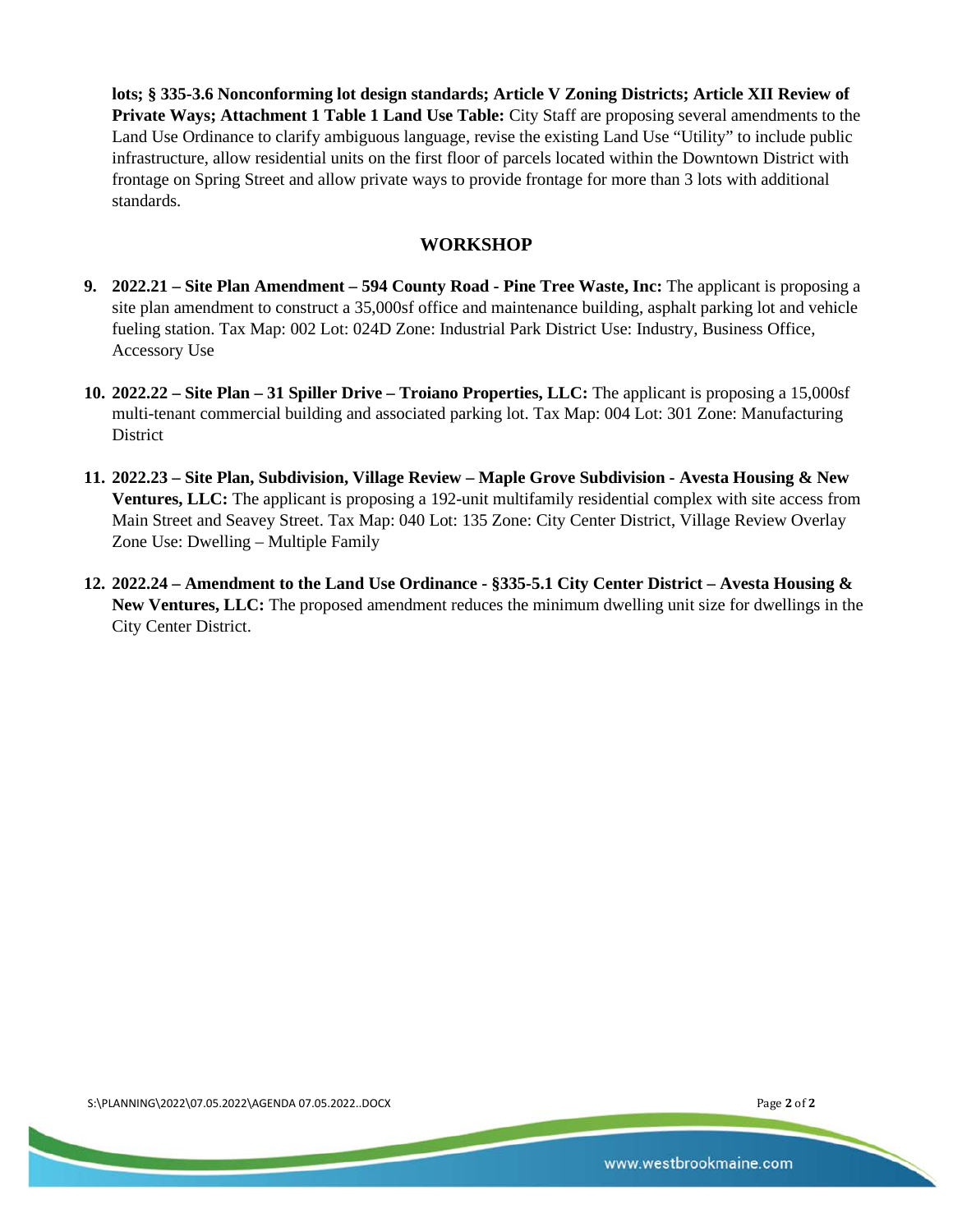



**Planning & Code Enforcement** 

2 York Street Westbrook, Maine 04092 Phone: 207-854-0638 Fax: 866-559-0642

# **PLANNING & CODE ENFORCEMENT**

DATE: July 1, 2022

TO: Planning Board FROM: Jennie P. Franceschi, City Planner & Rebecca Spitella, Assoc. Planner Cc: Plan Review Team

- RE: July 5, 2022, Planning Board Meeting
- **1. 2021.07 – Site Plan Extension Request – Rocky Hill Solar Project – City of Westbrook**
- **2. 2021.08 – Site Plan Extension Request – Sandy Hill Solar Project – City of Westbrook**
- **3. 2022.08 – Amended Subdivision – Rock Row North Campus – Dirigo Center Developers, LLC**
- **4. 2022.09 – Amended Subdivision – Rock Row South Campus - Dirigo Center Developers, LLC**
- **5. 2022.15 – Site Plan – Arthur P. Girard Columbarium Garden at Woodlawn Cemetery – City of Westbrook**
- 6. 2022.20 Amendment to the Land Use Ordinance §335-1.8 Definitions; § 335-2.18 Lot partially in two **districts; §335-2.23 One unit, one household; New Section §335-2.31 Utilities; § 335-3.5 Nonconforming lots; § 335-3.6 Nonconforming lot design standards; Article V Zoning Districts; Article XII Review of Private Ways; Attachment 1 Table 1 Land Use Table**
- **7. 2022.21 - Site Plan Amendment – 594 County Road - Pine Tree Waste, Inc**
- **8. 2022.22 - Site Plan – 31 Spiller Drive – Troiano Properties, LLC**
- **9. 2022.23 - Site Plan, Subdivision, Village Review – Maple Grove Subdivision - Avesta Housing & New Ventures, LLC**
- 10. 2022.24 Amendment to the Land Use Ordinance §335-5.1 City Center District Avesta Housing & **New Ventures, LLC**
- **1. 2021.07 – Site Plan Extension Request – Rocky Hill Solar Project – City of Westbrook**

## **REGULAR MEETING**

Tax Map: 020 Lot: 014 Zone: Rural District Use: Municipal Facility

## **Project Description**

The City is requesting a 2-year extension on the site plan approval for a municipal solar array.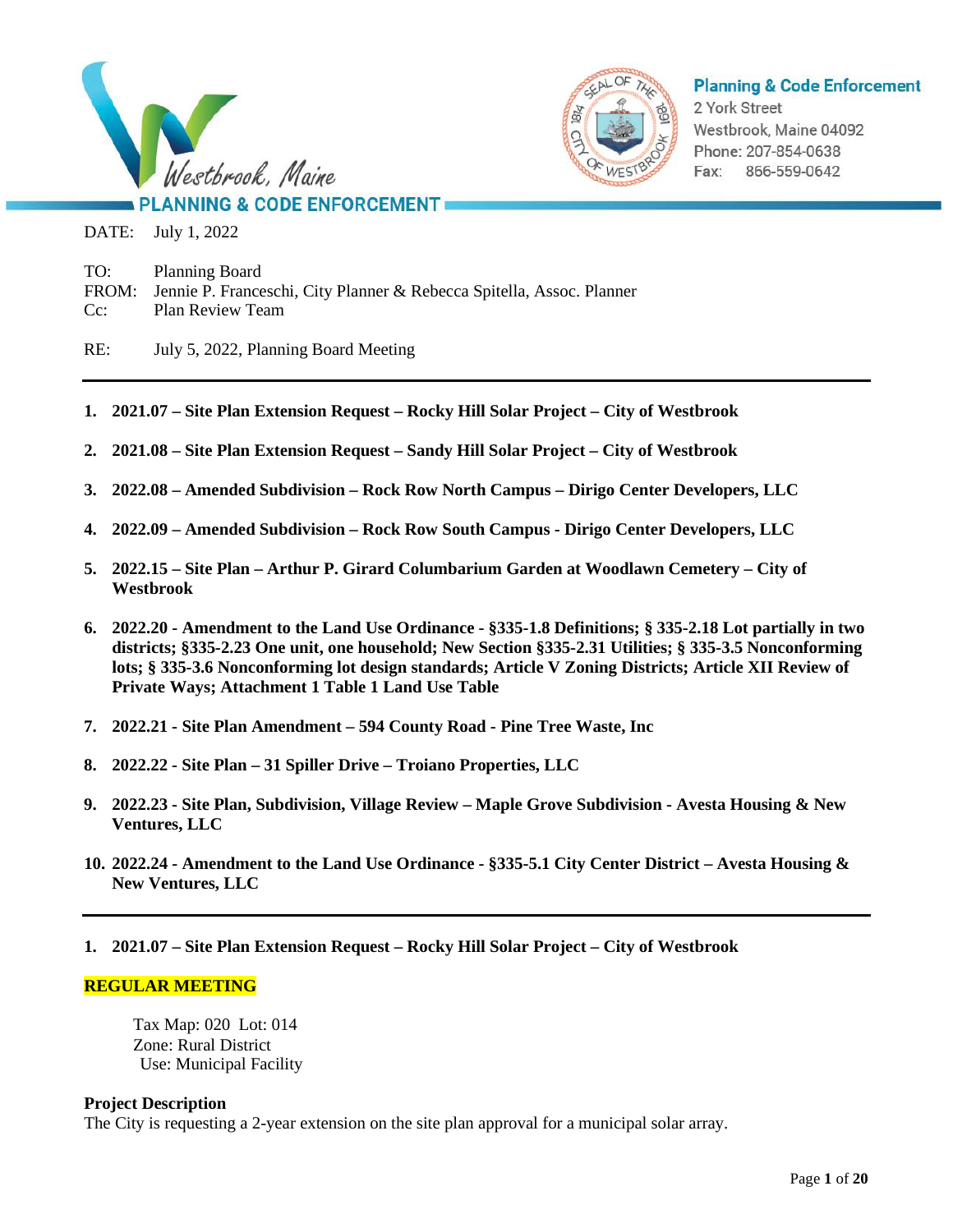# **Project History**

February 25, 2021 – Neighborhood Meeting April 6, 2021 – Planning Board Workshop June 1, 2021 – Public Hearing July 5, 2022 – Site Plan Approval Extension Request

## **Staff Comments:**

No changes to the Ordinance have occurred which would alter the original approval for the project. Staff supports the extension request as provided in the letter from Eric Dudley dated May 31, 2022. No changes are proposed to Staff comments and conditions of approval from the June 1, 2021 approval.

#### **Motion:**

Motion to grant a two-year extension of the June 1, 2021 approval for the Rocky Hill Solar Project for a municipal solar array located at Tax Map: 020 Lot: 014 Zone: Rural District**.** All previously approved findings of fact and conclusions and conditions are still applicable.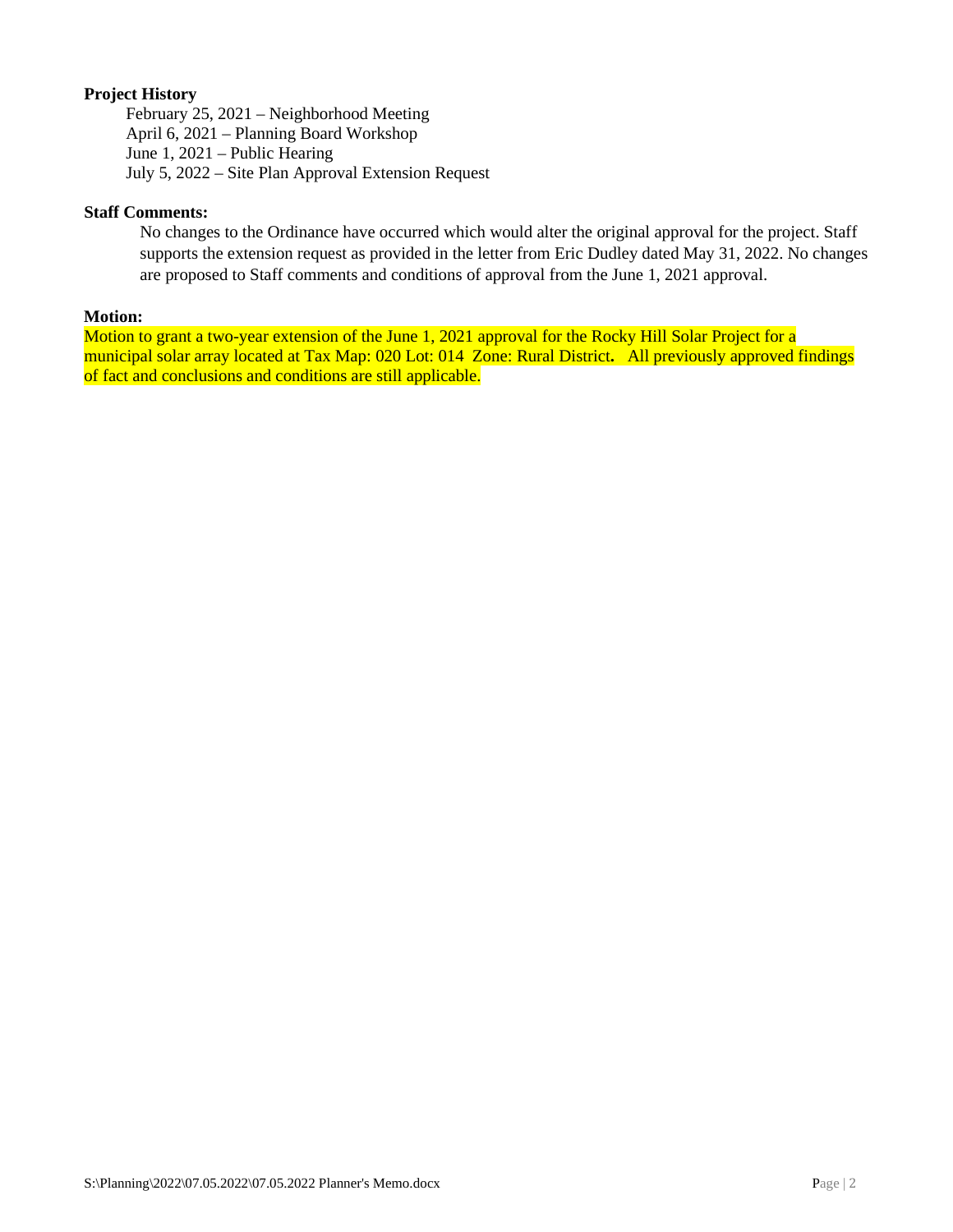## **2. 2021.08 – Site Plan Extension Request – Sandy Hill Solar Project – City of Westbrook**

### **REGULAR MEETING**

Tax Map: 001 Lot: 003B Zone: Industrial Park District Use: Municipal Facility

#### **Project Description**

The City is requesting a 2-year extension on the site plan approval for a municipal solar array.

#### **Project History**

February 25, 2021 – Neighborhood Meeting April 6, 2021 – Planning Board Workshop June 1, 2021 – Public Hearing July 5, 2022 – Site Plan Approval Extension Request

#### **Staff Comments:**

No changes to the Ordinance have occurred which would alter the original approval for the project. Staff supports the extension request as provided in the letter from Eric Dudley dated May 31, 2022. No changes are proposed to Staff comments and conditions of approval from the June 1, 2021 approval.

### **Motion:**

Motion to grant a two-year extension of the June 1, 2021 approval for the Sandy Hill Solar Project for a municipal solar array located at Tax Map: 001 Lot: 003B Zone: Industrial Park District**.** All previously approved findings of fact and conclusions and conditions are still applicable.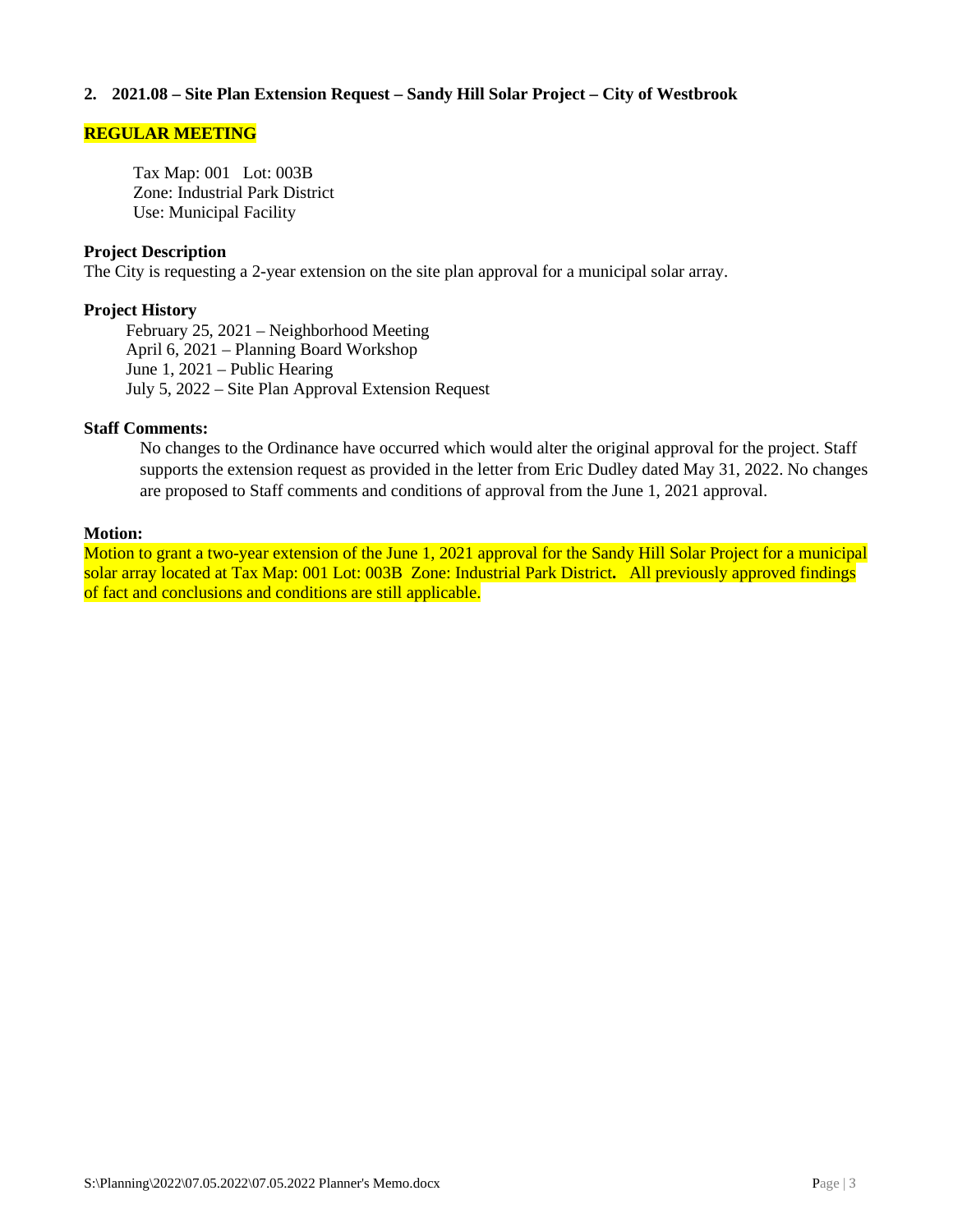# **3. 2022.08 – Amended Subdivision – Rock Row North Campus – Dirigo Center Developers, LLC**

## **PUBLIC HEARING**

Tax Map: 042B Lot: 011 Zone: Contract Zone 12 – Rock Row Contract Zone Location: 90-94 Rock Row

## **Project Description**

The applicant is requesting an amendment to their previous subdivision of the Rock Row North Campus approved February 4, 2020 to create a new Lot #7.

## **Project History**

April 5, 2022 – Planning Board Workshop June 28, 2022 – Public Hearing - Portland July 5, 5022 – Public Hearing - Westbrook

## **Staff Comments:**

Noticing Fees: \$342.40

With the approval from the Portland Planning Board, Staff recommends the application for approval by the Westbrook Planning Board.

#### **Motion:**

Motion that the Planning Board approve Dirigo Center Developers LLC's application for an amendment to the Dirigo Center Developer's LLC Subdivision approval granted by the Planning Board on October 18, 2016 and subsequently amended through this current approval for property located at 90-94 Rock Row, Tax Map: 42B Lots: 11 Zone: Contract Zone 12 and the following findings of fact, conclusions and conditions as stated on pages **4 through 6** of this Staff Memo dated July 1, 2022, which are adopted in support of that approval. Included in the previous approvals is the waiver of a joint meeting with Portland, which was approved on October 1, 2019.

| <b>Standard</b>                 | <b>Finding</b>                                                             |
|---------------------------------|----------------------------------------------------------------------------|
| Pollution                       | No impact to water or air pollution results from the subdivision           |
| <b>Sufficient Water</b>         | Water services are provided internal to the overall site to service newly  |
|                                 | created lots.                                                              |
| <b>Municipal Water Supply</b>   | Water services are provided internal to the overall site to service newly  |
|                                 | created lots.                                                              |
| Erosion                         | Erosion and control measures will be provided with each lot's site plan    |
|                                 | approval.                                                                  |
| Traffic                         | The proposed subdivision is within the approved Phase 1 Traffic            |
|                                 | <b>Movement Permit</b>                                                     |
| Sewage Disposal                 | Sewer services are available internal to the overall site to service newly |
|                                 | created lots. All new sewer connections subject to the review and          |
|                                 | approval by Wastewater services.                                           |
| Municipal Solid Waste           | All waste removal will be privately managed for the development.           |
| Disposal                        |                                                                            |
| Aesthetic, Cultural and Natural | None known.                                                                |
| Values                          |                                                                            |
| Conformity with City            | The subdivision amendment is in conformance with City Ordinances $\&$      |
| <b>Ordinances and Plans</b>     | Comprehensive Plan                                                         |
| <b>Financial and Technical</b>  | The City of Westbrook has a performance guarantee from the applicant       |
| Capacity                        | in an amount that is sufficient to cover the project as proposed. The      |

## **Subdivision – Finding of Fact**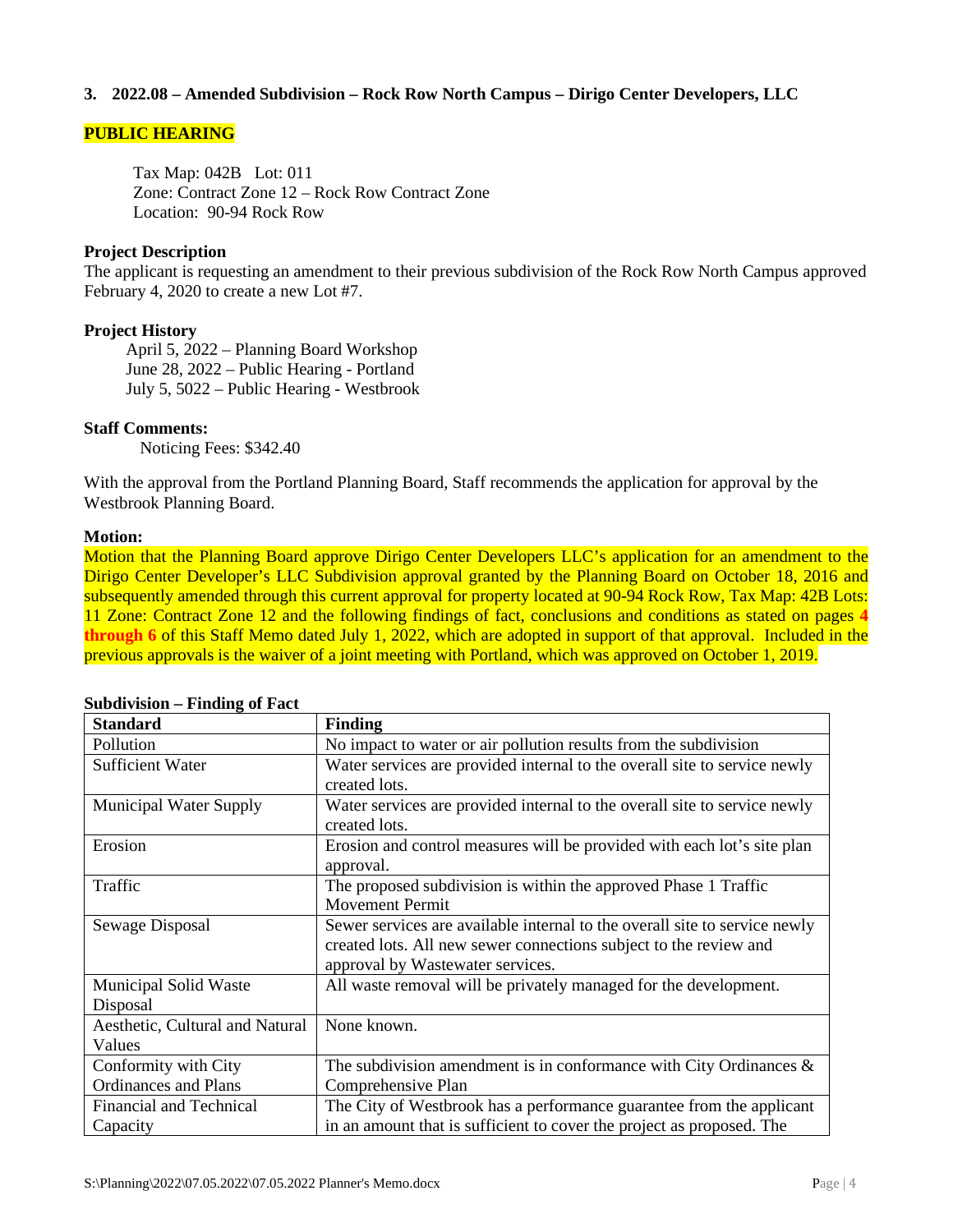|                                    | applicant has retained the services of Jones and Beach Engineers which<br>demonstrates technical capacity. |
|------------------------------------|------------------------------------------------------------------------------------------------------------|
| <b>Surface Waters; Outstanding</b> | The subdivided lot (Tax Map 042B Lot 011) is not located within a                                          |
| <b>River Segments</b>              | watershed of a pond or lake, or within 250-feet of any wetland, great                                      |
|                                    | pond or river.                                                                                             |
| <b>Ground Water</b>                | The subdivision amendment does not increase impervious cover to the                                        |
|                                    | project site and will not have an impact on groundwater.                                                   |
| <b>Flood Areas</b>                 | The project is not located within a flood zone                                                             |
| <b>Freshwater Wetlands</b>         | No wetlands have been identified on the site.                                                              |
| Farmland                           | No current or registered farmlands have been identified on the site                                        |
| River, Stream or Brook             | No rivers, streams or brooks are identified within the limits of the Map                                   |
|                                    | 042B Lot 011 parcel.                                                                                       |
| Stormwater                         | Stormwater management is consistent with the September 18, 2018 site<br>plan/subdivision approval.         |
| Spaghetti Lots Prohibited          | No lots within the proposed subdivision have shore frontage.                                               |
| Lake Phosphorus                    | The proposed subdivision is not located near or along a great pond.                                        |
| Concentration                      |                                                                                                            |
| <b>Impact on Adjoining</b>         | The subdivision was approved by the City of Portland Planning Board                                        |
| Municipality                       | on June 28, 2022.                                                                                          |
| Lands subject to Liquidation       | Not applicable                                                                                             |
| Harvesting                         |                                                                                                            |

# **Conclusions:**

- 1. The proposed subdivision **will not** result in undue water or air pollution
- 2. The proposed subdivision **has** sufficient water available for the reasonably foreseeable needs of the subdivision
- 3. The proposed subdivision **will not** cause an unreasonable burden on an existing water supply
- 4. The proposed subdivision **will not** cause unreasonable soil erosion or a reduction in the land's capacity to hold water so that a dangerous or unhealthy condition results
- 5. The proposed subdivision **will not** cause unreasonable highway or public road congestion or unsafe conditions with respect to the use of the highways or public roads existing or proposed.
- 6. The proposed subdivision **will** provide for adequate sewage waste disposal and **will not** cause an unreasonable burden on municipal services.
- 7. The proposed subdivision **will not** cause an unreasonable burden on the City's ability to dispose of solid waste.
- 8. The proposed subdivision **will not** have an undue adverse effect on the scenic or natural beauty of the area, aesthetics, historic sites, significant wildlife habitat or rare and irreplaceable natural areas or any public rights for physical or visual access to the shoreline.
- 9. The proposed subdivision **conforms** with a duly adopted subdivision regulation or Ordinance, comprehensive plan, development plan or land use plan.
- 10. The subdivider **has** adequate financial and technical capacity to meet the standards of this section.
- 11. The proposed subdivision **will not** adversely affect the quality of any pond, lake, wetland, great pond or river, or unreasonably affect the shoreline of that body of water.
- 12. The proposed subdivision **will not**, alone or in conjunction with existing activities, adversely affect the quality or quantity of ground water.
- 13. The subdivision **is not** located in a flood-prone area, as determined by the Federal Emergency Management Agency's Flood Boundary and Floodway Maps and Flood Insurance Rate Maps.
- 14. All freshwater wetlands within the proposed subdivision **have** been identified.
- 15. All farmland within the proposed subdivision **has not** been identified. Not applicable
- 16. Any river, stream or brook within or abutting the proposed subdivision **has** been identified.
- 17. The proposed subdivision **will** provide for adequate stormwater management.
- 18. Lots in the proposed subdivision **do not have** shore frontage on a river, stream, brook, great pond or coastal wetland as defined in 38 M.R.S.A. Section 480-B.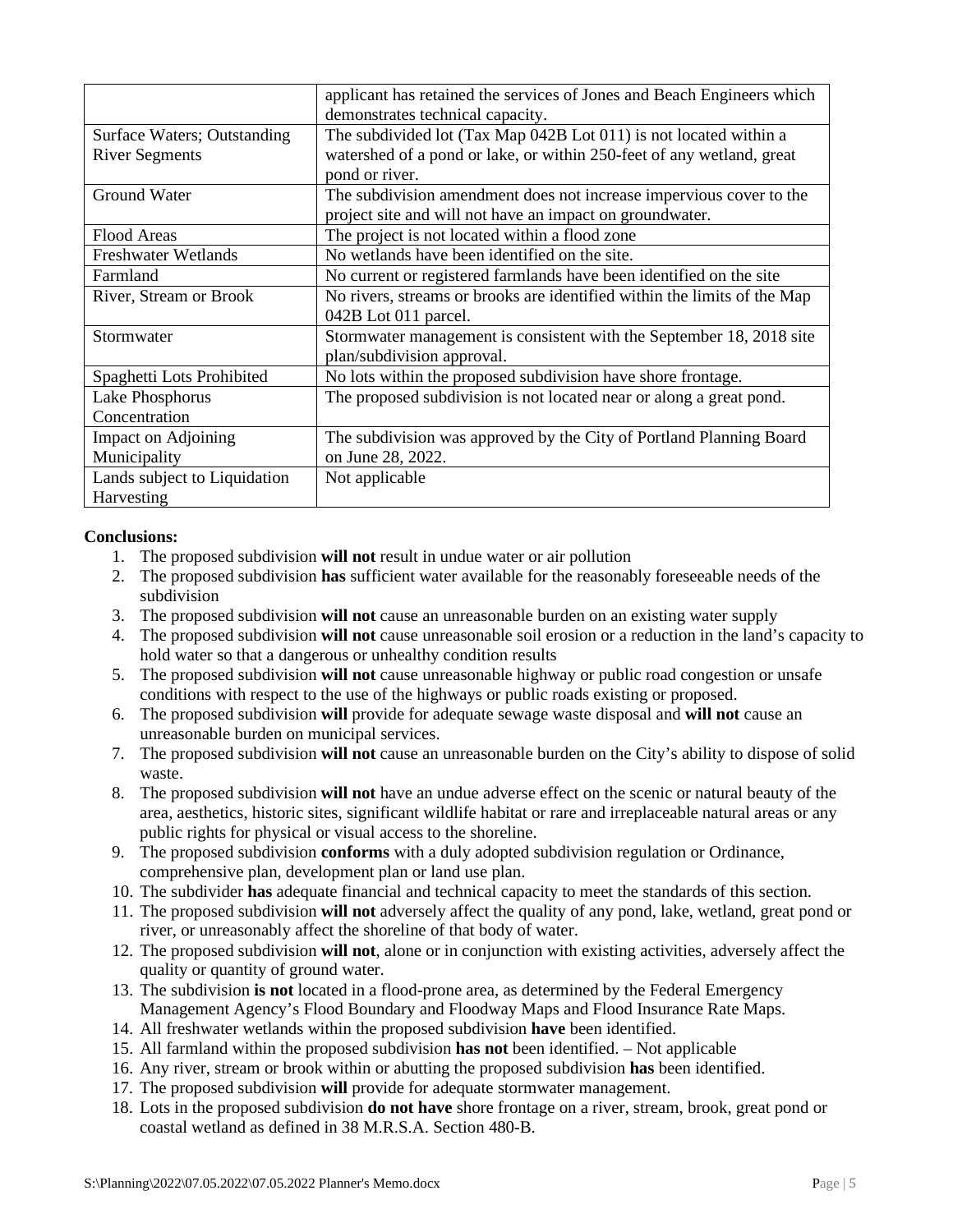- 19. The long-term cumulative effects of the proposed subdivision **will not** unreasonably increase a great pond's phosphorus concentration during the construction phase and life of the proposed subdivision.
- 20. The proposed subdivision **will not** cause unreasonable traffic congestion or unsafe conditions with respect to the use of existing public ways in an adjoining municipality in which part of the subdivision is located.
- 21. Timber on the parcel being subdivided **has not** been harvested in violation of rules adopted pursuant to 12 M.R.S.A. Section 8869, subsection 14.

# **Conditions:**

- 1. Approval is dependent upon, and limited to, the proposals and plans contained in the application dated March 10, 2022 and all supporting/subsequent documents and oral representations submitted and affirmed by the applicant, and conditions, if any, imposed by the Planning Board, and any variation from such plans, proposals and supporting documents and representations are subject to review and approval by the City Planner or the Planning Board.
- 2. Prior to any further permits being issued for any parcel within the Rock Row North Campus:
	- a. The applicant shall provide a copy of the recorded amended subdivision plan.
	- b. The applicant shall provide the digital data as required by §335-13.3 verification with GIS coordinator
	- c. An updated Phasing Plan provided to the Planning Department
- 3. This approval is subject to the MDOT Traffic Movement Permit ID Reg. 01-00185-A-M dated September 20, 2018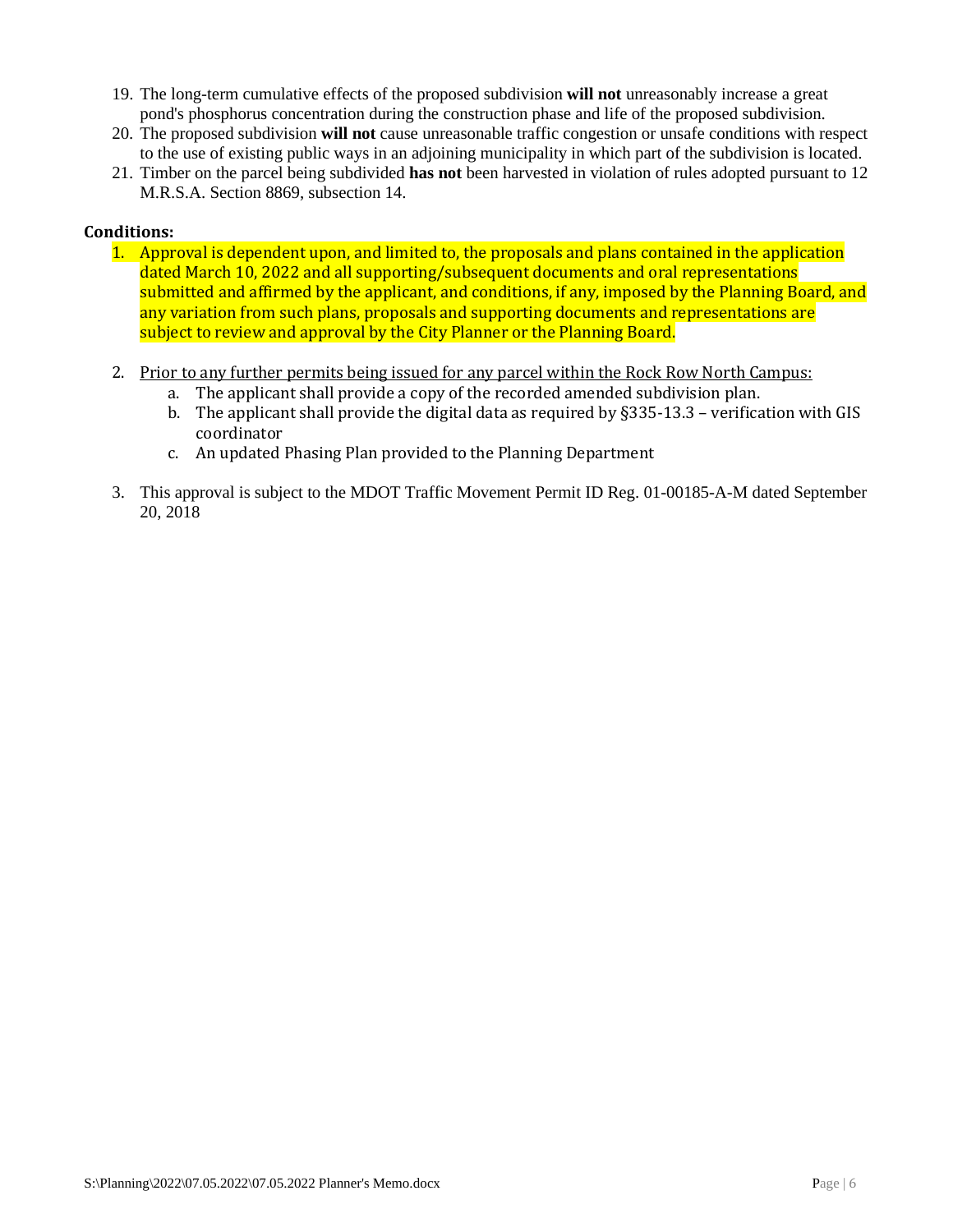**4. 2022.09 - Subdivision – Rock Row South Campus - Dirigo Center Developers, LLC and Waterstone Rock Row Medical Campus, LLC.**

#### **PUBLIC HEARING**

Tax Map: 042B Lot: 014 Zone: Contract Zone 12 – Rock Row Contract Zone Location: 59 Westbrook Arterial

### **Project Description**

The applicant is requesting a 9-lot subdivision of the Rock Row South Campus.

### **Project History**

April 5, 2022 – Planning Board Workshop June 28, 2022 – Public Hearing - Portland July 5, 2022 – Public Hearing - Westbrook

### **Staff Comments:**

With approval from the Portland Planning Board, Staff recommends the application for approval by the Westbrook Planning Board.

#### **Motion:**

Motion that the Planning Board approve Dirigo Center Developers LLC's and Waterstone Rock Row Medical Campus, LLC's application for an amendment to the Dirigo Center Developer's LLC Subdivision approval granted by the Planning Board on October 18, 2016 and subsequently amended through this current approval for property located at 59 Westbrook Arterial, Tax Map: 42B Lots: 14 Zone: Contract Zone 12 and the following findings of fact, conclusions and conditions as stated on pages **7 through 9** of this Staff Memo dated July 1, 2022, which are adopted in support of that approval. Included in the previous approvals is the waiver of a joint meeting with Portland, which was approved on October 1, 2019.

| <b>Standard</b>                           | <b>Finding</b>                                                                                                                                                                                                               |
|-------------------------------------------|------------------------------------------------------------------------------------------------------------------------------------------------------------------------------------------------------------------------------|
| Pollution                                 | No impact to water or air pollution results from the subdivision                                                                                                                                                             |
| <b>Sufficient Water</b>                   | Water services are provided internal to the overall site to service newly<br>created lots.                                                                                                                                   |
| <b>Municipal Water Supply</b>             | Water services are provided internal to the overall site to service newly<br>created lots.                                                                                                                                   |
| Erosion                                   | Erosion and control measures will be provided with each lot's site plan<br>approval.                                                                                                                                         |
| Traffic                                   | A new MDOT Traffic Movement Permit is required with the site plan<br>review for the South Campus medical office building. The subdivision<br>does not impact the traffic counts within the permit currently under<br>review. |
| Sewage Disposal                           | Sewer services are available internal to the overall site to service newly<br>created lots. All new sewer connections subject to the review and<br>approval by Wastewater services.                                          |
| Municipal Solid Waste<br>Disposal         | All waste removal will be privately managed for the development.                                                                                                                                                             |
| Aesthetic, Cultural and Natural<br>Values | None known.                                                                                                                                                                                                                  |

| <b>Subdivision – Finding of Fact</b> |  |  |
|--------------------------------------|--|--|
|--------------------------------------|--|--|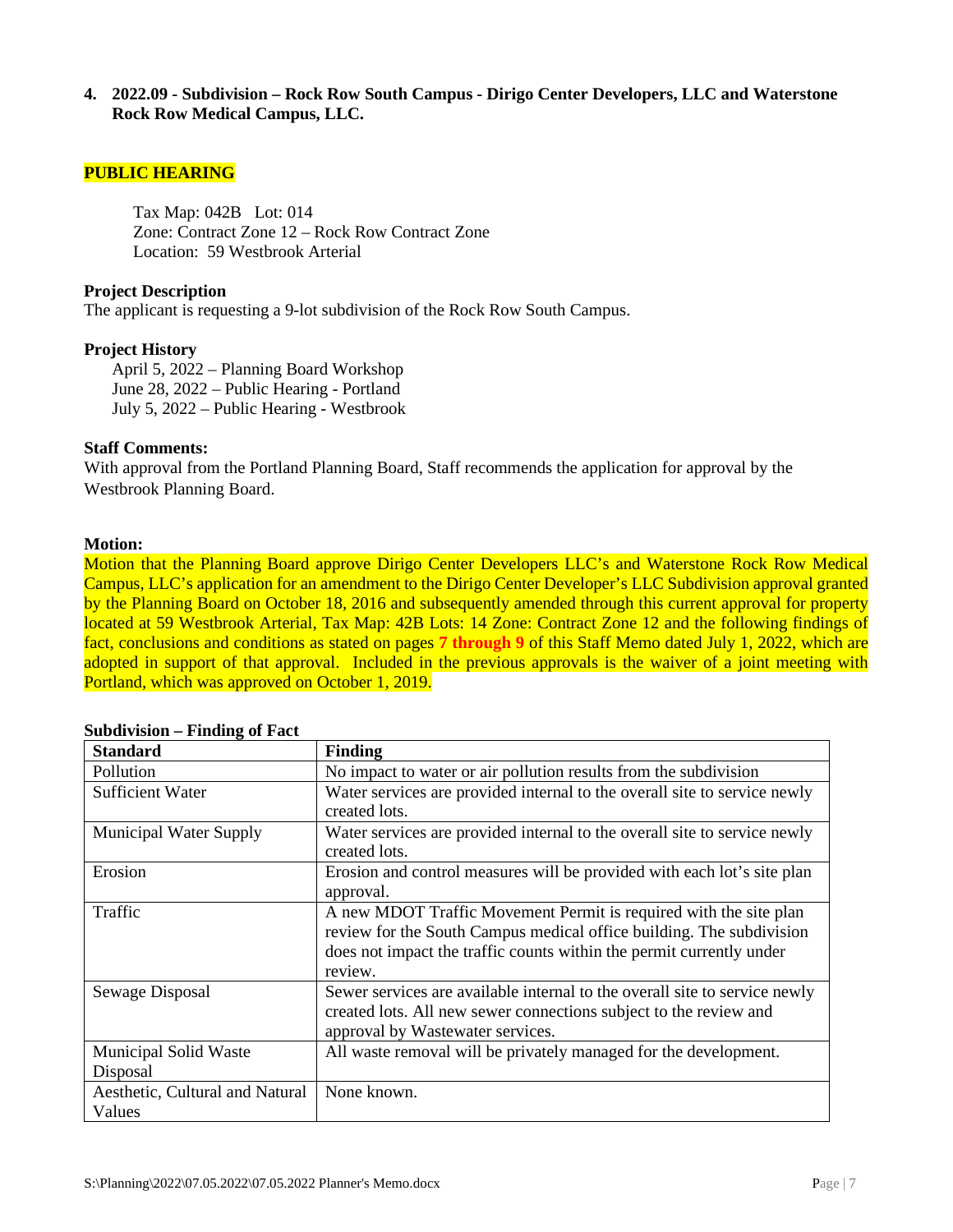| Conformity with City           | The subdivision amendment is in conformance with City Ordinances $\&$  |
|--------------------------------|------------------------------------------------------------------------|
| <b>Ordinances</b> and Plans    | Comprehensive Plan                                                     |
| <b>Financial and Technical</b> | The City of Westbrook has a performance guarantee from the applicant   |
| Capacity                       | in an amount that is sufficient to cover the project as proposed. The  |
|                                | applicant has retained the services of Jones and Beach Engineers which |
|                                | demonstrates technical capacity.                                       |
| Surface Waters; Outstanding    | Nason's Brook is located on Map 042B Lot 014, and is shown on the      |
| <b>River Segments</b>          | <b>Amended Subdivision Plat.</b>                                       |
| <b>Ground Water</b>            | The subdivision amendment does not increase impervious cover to the    |
|                                | project site and will not have an impact on groundwater.               |
| <b>Flood Areas</b>             | The project is not located within a flood zone                         |
| <b>Freshwater Wetlands</b>     | No wetlands have been identified on the site.                          |
| Farmland                       | No current or registered farmlands have been identified on the site    |
| River, Stream or Brook         | Nason's Brook is located on Map 042B Lot 014, and is shown on the      |
|                                | Amended Subdivision Plat.                                              |
| Stormwater                     |                                                                        |
| Spaghetti Lots Prohibited      | No lots within the proposed subdivision have shore frontage.           |
| Lake Phosphorus                | The proposed subdivision is not located near or along a great pond.    |
| Concentration                  |                                                                        |
| <b>Impact on Adjoining</b>     | The subdivision was approved by the City of Portland Planning Board    |
| Municipality                   | on June 28, 2022.                                                      |
| Lands subject to Liquidation   | Not applicable                                                         |
| Harvesting                     |                                                                        |

# **Conclusions:**

- 1. The proposed subdivision **will not** result in undue water or air pollution
- 2. The proposed subdivision **has** sufficient water available for the reasonably foreseeable needs of the subdivision
- 3. The proposed subdivision **will not** cause an unreasonable burden on an existing water supply
- 4. The proposed subdivision **will not** cause unreasonable soil erosion or a reduction in the land's capacity to hold water so that a dangerous or unhealthy condition results
- 5. The proposed subdivision **will not** cause unreasonable highway or public road congestion or unsafe conditions with respect to the use of the highways or public roads existing or proposed.
- 6. The proposed subdivision **will** provide for adequate sewage waste disposal and **will not** cause an unreasonable burden on municipal services.
- 7. The proposed subdivision **will not** cause an unreasonable burden on the City's ability to dispose of solid waste.
- 8. The proposed subdivision **will not** have an undue adverse effect on the scenic or natural beauty of the area, aesthetics, historic sites, significant wildlife habitat or rare and irreplaceable natural areas or any public rights for physical or visual access to the shoreline.
- 9. The proposed subdivision **conforms** with a duly adopted subdivision regulation or Ordinance, comprehensive plan, development plan or land use plan.
- 10. The subdivider **has** adequate financial and technical capacity to meet the standards of this section.
- 11. The proposed subdivision **will not** adversely affect the quality of any pond, lake, wetland, great pond or river, or unreasonably affect the shoreline of that body of water.
- 12. The proposed subdivision **will not**, alone or in conjunction with existing activities, adversely affect the quality or quantity of ground water.
- 13. The subdivision **is not** located in a flood-prone area, as determined by the Federal Emergency Management Agency's Flood Boundary and Floodway Maps and Flood Insurance Rate Maps.
- 14. All freshwater wetlands within the proposed subdivision **have** been identified.
- 15. All farmland within the proposed subdivision **has not** been identified. Not applicable
- 16. Any river, stream or brook within or abutting the proposed subdivision **has** been identified.
- 17. The proposed subdivision **will** provide for adequate stormwater management.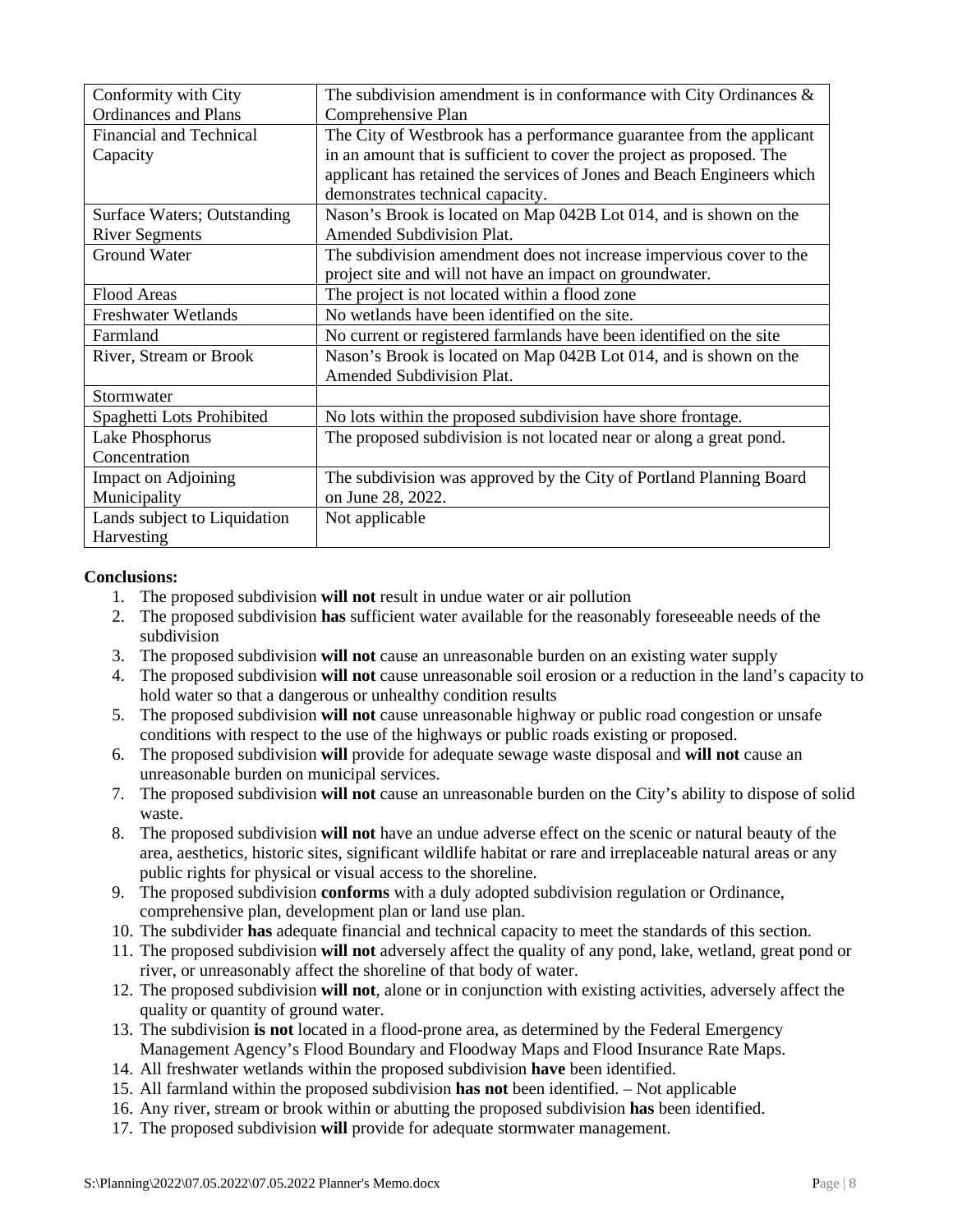- 18. Lots in the proposed subdivision **do not have** shore frontage on a river, stream, brook, great pond or coastal wetland as defined in 38 M.R.S.A. Section 480-B.
- 19. The long-term cumulative effects of the proposed subdivision **will not** unreasonably increase a great pond's phosphorus concentration during the construction phase and life of the proposed subdivision.
- 20. The proposed subdivision **will not** cause unreasonable traffic congestion or unsafe conditions with respect to the use of existing public ways in an adjoining municipality in which part of the subdivision is located.
- 21. Timber on the parcel being subdivided **has not** been harvested in violation of rules adopted pursuant to 12 M.R.S.A. Section 8869, subsection 14.

# **Conditions:**

- 4. Approval is dependent upon, and limited to, the proposals and plans contained in the application dated March 10, 2022 and all supporting/subsequent documents and oral representations submitted and affirmed by the applicant, and conditions, if any, imposed by the Planning Board, and any variation from such plans, proposals and supporting documents and representations are subject to review and approval by the City Planner or the Planning Board.
- 5. Prior to any further permits being issued for any parcel within the Rock Row South Campus:
	- a. The applicant shall provide a copy of the recorded amended subdivision plan.
	- b. The applicant shall provide the digital data as required by §335-13.3 verification with GIS coordinator
	- c. An updated Phasing Plan provided to the Planning Department
- 6. This approval is subject to the MDOT Traffic Movement Permit ID Reg. 01-00185-A-M dated September 20, 2018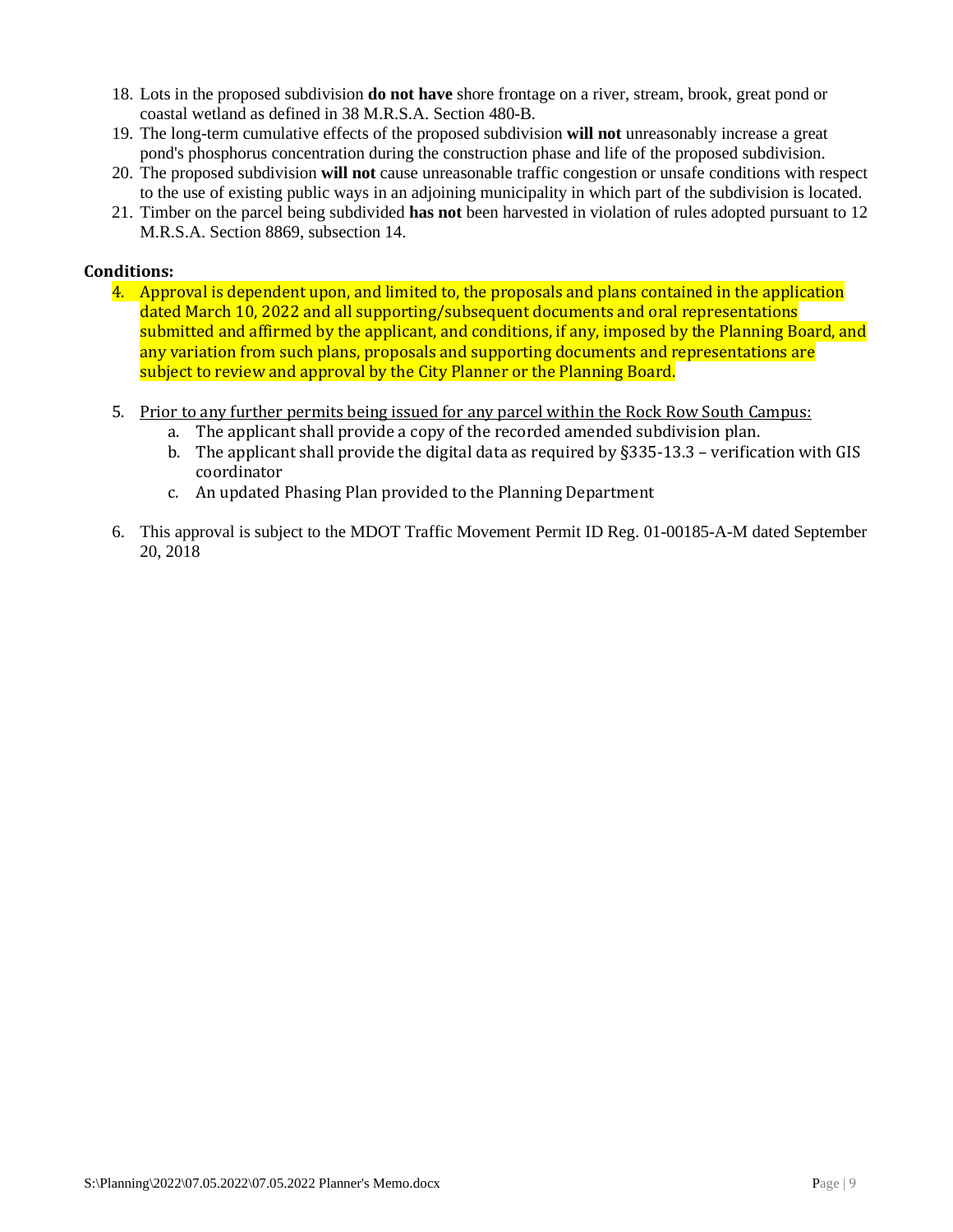## **5. 2022.15 – Site Plan – Arthur P. Girard Columbarium Garden at Woodlawn Cemetery – City of Westbrook**

## **PUBLIC HEARING**

Tax Map: 009 Lot: 999 Zone: Residential Growth Area 1 Use: Cemetery

## **Project Description**

On December 6, 2021, The City Council accepted a \$500,000 donation from Arthur P. Girard toward the establishment of the Arthur P. Girard Columbarium Garden located within Woodlawn Cemetery, to allow for a dedicated location in the cemetery for cremation interment. The project includes 4 double sided niche walls and will also include a section that is dedicated to Veterans.

Due to costs, the project has now been provided in phases. The garden seating area to the east side that could be utilized for outdoor services would be a phase 2 component, with a potential interment expansion still possible for a future phase which would need further permitting.

# **Project History**

April 19, 2022 – Neighborhood Meeting May 3, 2022 - Planning Board Workshop July 5, 2022 – Public Hearing

## **Staff Comments:**

- 1. Show irrigation for landscaping and grassed area as part of Phase 1; Revise cost estimate as appropriate
- 2. Benches called out in phase 2 cost estimate but not shown on plan. If included, show on plan
- 3. Remove phase 3 from plan. Can delineate location of a possible phase 3, however without full design phase 3 is not included with this approval.
- 4. Is there a rendering for proposed statutes/signage?
- 5. Include phasing schedule to extend approval beyond 1 year point. Phasing schedule should be stated on site plan.
- 6. Landscape detail revise to state "remove all metal or  $\ldots$  from top  $\frac{1}{2}$  of root ball" (1/3 of root ball stated on details)
- 7. Show location of ground light on utility plan and include detail
- 8. State surface material for base of military flags on plan
- 9. On Friday we will provide you with draft conditions of approval for you to include on the site plan. For Tuesday we'll need a full copy of the final revised plan set in mylar and paper (full size) format for signature. If you'd like you can provide us with an electronic copy (by Friday) for final review prior to printing.

## **Motion:**

That the Site Plan application for the City of Westbrook to construct a columbarium and veteran's memorial within Woodlawn Cemetery Tax Map: 009 Lot: 999 Zone: Residential Growth Area 1 is **(approved with conditions/ denied)** and the following findings of fact, conclusions, and conditions as stated on pages **10 through 12** of this Staff Memo dated July 1, 2022 are adopted in support of that approval.

| <b>Standard</b>              | <b>Finding</b>                                                    |
|------------------------------|-------------------------------------------------------------------|
| Utilization of the site      | The proposed use is an expansion of the existing use on the site. |
| <b>Handicap Access</b>       | Site is compliant with ADA standards where applicable             |
| <b>Appearance Assessment</b> | Site meets the intent of the Ordinance.                           |
| Landscape Plan               | A landscape plan has been provided as part of the application.    |
|                              | Irrigation systems are proposed for landscape maintenance.        |

#### **Site Plan – Finding of Fact**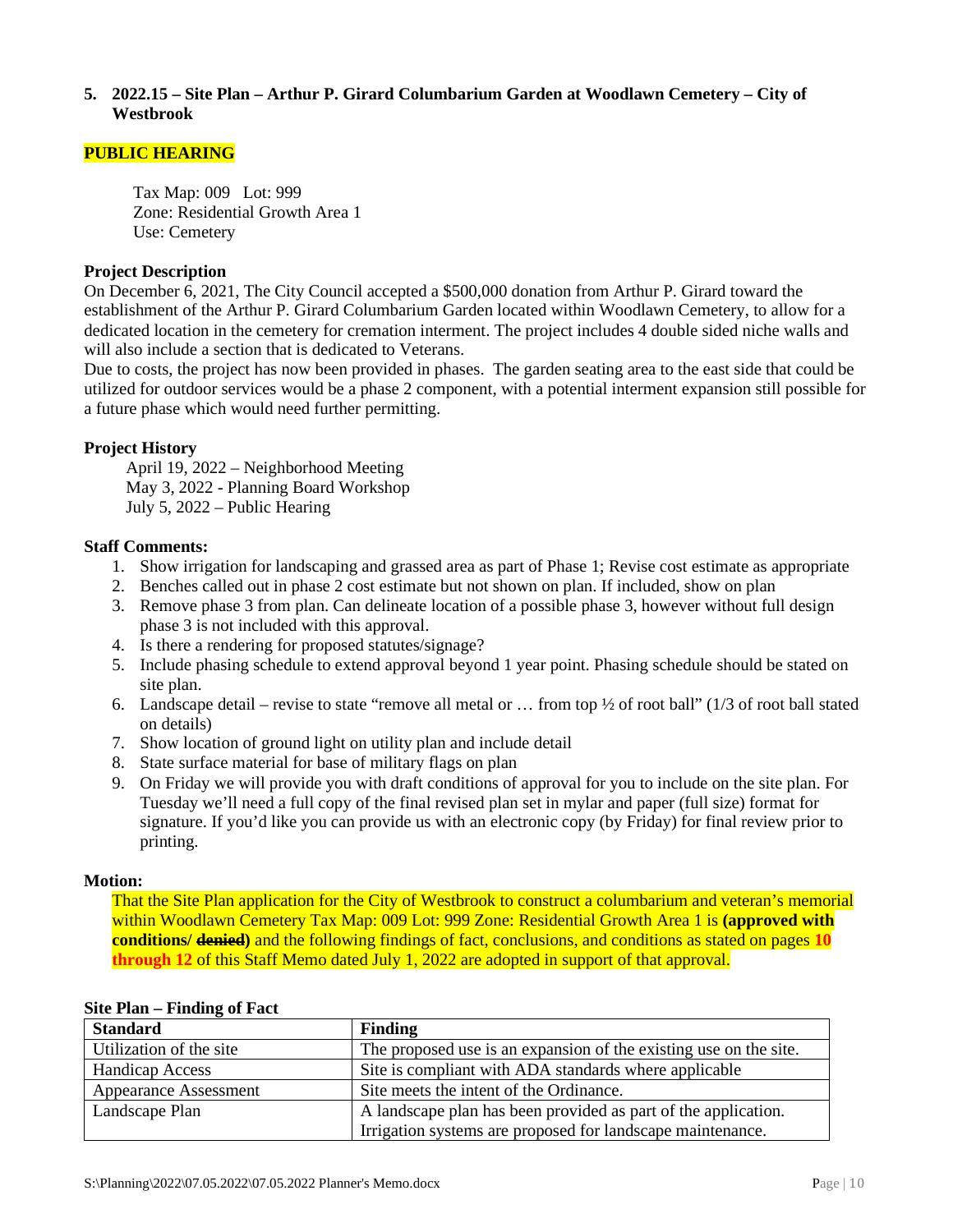| Odors                                   | No adverse impact known or anticipated.                            |
|-----------------------------------------|--------------------------------------------------------------------|
| Noise                                   | Development will not generate noise beyond existing thresholds.    |
| <b>Technical and Financial Capacity</b> | The City of Westbrook has accepted a \$500,000 private donation    |
|                                         | to be used to fund the project. Sebago Technics provides technical |
|                                         | capacity for project design.                                       |
| Solid Waste                             | No waste is generated by the proposed development.                 |
| Historic, Archaeological and            | None known.                                                        |
| <b>Botanical Resources or Unique</b>    |                                                                    |
| Features                                |                                                                    |
| <b>Hazardous Matter</b>                 | Not applicable.                                                    |
| <b>Vibrations</b>                       | No adverse impact known or anticipated.                            |
| Parking & Loading Design and Site       | Temporary parking is permitted along the access drives within the  |
| Circulation                             | cemetery for visiting purposes. No overnight parking is permitted. |
| Adequacy of Road System                 | Traffic generation from the development is minimal.                |
| <b>Vehicular Access</b>                 | No additional curb cuts are proposed as part of the development.   |
| Pedestrian and Other Modes of           | Access drives within the cemetery are for vehicular and pedestrian |
| Transportation                          | purposes. Additional pathways and benches are provided for         |
|                                         | visiting the columbarium.                                          |
| <b>Utility Capacity</b>                 | Water and electrical connections are available within the site.    |
| Stormwater Management,                  | The project provides underdrain collection of water to prevent     |
| <b>Groundwater Pollution</b>            | heaving of the patio/columbarium area. Water is discharged to rear |
|                                         | of the site at a natural slope for drainage.                       |
| Erosion and sedimentation Control       | Adequate erosion and sedimentation measures are provided on the    |
|                                         | plan.                                                              |

## **Conclusions**

- 1. The proposed site plan **will not** result in undue water or air pollution.
- 2. The proposed site plan **has** sufficient water available for the reasonably foreseeable needs of the site plan.
- 3. The proposed site plan **will not** cause an unreasonable burden on an existing water supply.
- 4. The proposed site plan **will not** cause unreasonable soil erosion or a reduction in the land's capacity to hold water so that a dangerous or unhealthy condition results.
- 5. The proposed site plan **will not** cause unreasonable highway or public road congestion or unsafe conditions with respect to the use of the highways or public roads existing or proposed.
- 6. The proposed site plan **will** provide for adequate sewage waste disposal.
- 7. The proposed site plan **will not** cause an unreasonable burden on the municipality's ability to dispose of solid waste.
- 8. The proposed site plan **will not** have an undue adverse effect on the scenic or natural beauty of the area, aesthetics, historic sites, significant wildlife habitat identified by the Department of Inland Fisheries and Wildlife or the municipality, or rare and irreplaceable natural areas or any public rights for physical or visual access to the shoreline.
- 9. The proposed site plan **conforms** with a duly adopted site plan regulation or ordinance, comprehensive plan, development plan, or land use plan.
- 10. The developer **has** adequate financial and technical capacity to meet standards of this section.
- 11. The proposed site plan **is not** situated entirely or partially within the watershed of any pond or lake or within 250 feet of any wetland, great pond or river as defined in Title 38, Chapter 3, subchapter I, article 2-B M.R.S.A.
- 12. The proposed site plan **will not** alone or in conjunction with existing activities, adversely affect the quality or quantity of ground water.
- 13. The proposed site **is not** situated entirely or partially within a floodplain.
- 14. All freshwater wetlands **have** been shown on the site plan.
- 15. Any river, stream, or brook within or abutting the site plan **has** been identified on any maps submitted as part of the application.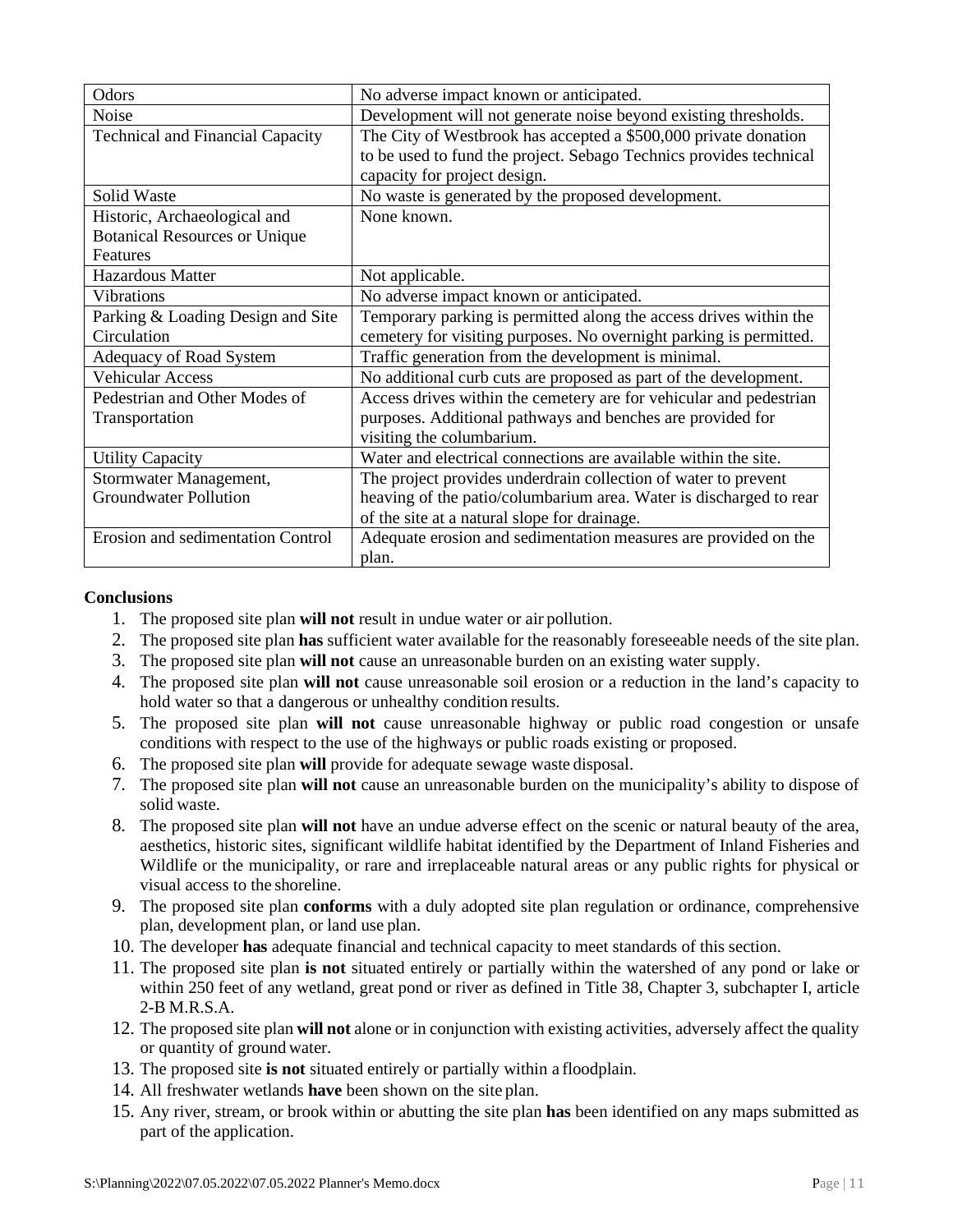- 16. The proposed site plan **will** provide for adequate storm watermanagement.
- 17. The proposed plan **will not** negatively impact the ability of the City to provide public safety services.

# **Conditions:**

- 1. Approval is dependent upon, and limited to, the proposals and plans contained in the application dated June 9, 2022 and all supporting/subsequent documents and oral representations submitted and affirmed by the applicant, and conditions, if any, imposed by the Planning Board, and any variation from such plans, proposals and supporting documents and representations are subject to review and approval by the City Planner or the Planning Board.
- 2. Prior to any ground disturbance or permit issuance:
	- a. All Staff comments must be addressed
	- b. A pre-construction meeting will need to be held with City Staff.
	- c. The applicant shall provide the digital data as required by Section 504.5.B.12 and 13. verification with GIS coordinator.
- 3. Best management practices shall be adhered to during all ground disturbance operations.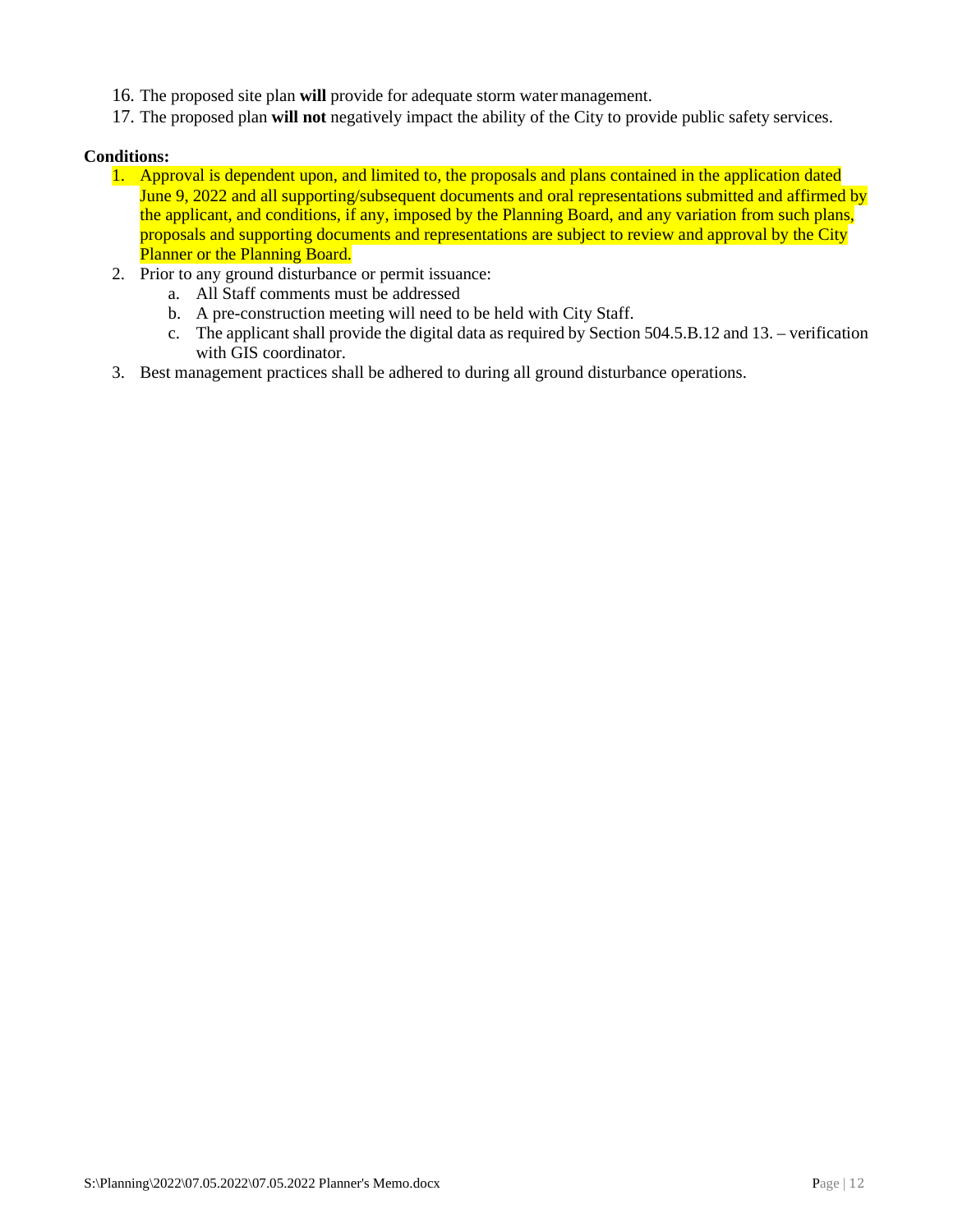**6. 2022.20 - Amendment to the Land Use Ordinance - §335-1.8 Definitions; § 335-2.18 Lot partially in two districts; §335-2.23 One unit, one household; New Section §335-2.31 Utilities; § 335-3.5 Nonconforming lots; § 335-3.6 Nonconforming lot design standards; §335-5.1 City Center District; Article V Zoning Districts; Article XII Review of Private Ways; Attachment 1 Table 1 Land Use Table**

# **PUBLIC HEARING**

#### **Ordinance Description**

City Staff are proposing several amendments to the Land Use Ordinance to clarify ambiguous language, revise the existing Land Use "Utility" to include public infrastructure and allow private ways to provide frontage for more than 3 lots with additional standards. Additionally, a provision for prohibiting residential uses from first floor buildings along Spring St is proposed for removal to allow better development of those effected parcels.

#### **Ordinance History**

June 7, 2022 - Planning Board Workshop July 5, 2022 – Public Hearing

#### **Staff Comments**

Staff have grouped the amendments into 6 general categories and will provide further explanation on each amendment.

*1. Lot of Record & Nonconforming Lots*

#### *Ordinance: §335-1.8 Definitions;*

The current wording of the lot of record definition states a parcel must have been a part of a Planning Board approved subdivision *and* have met prior zoning requirements. This is not an accurate definition of Lot of Record as it should not be both. A lot of record is a parcel that is recognized as legal (thus buildable) when it is a part of a Planning Board approved subdivision *or* having met the zoning requirements at the time of the lot's creation. The proposed language seeks to clarify the two and further defines the lot's creation with having met the zoning requirements at the time of the deed's recording rather than a variable "at the time this chapter was adopted".

## *Ordinance: §335-3.5 – Nonconforming Lots*

The current ordinance §335-3.5 Nonconforming Lots utilizes the term Nonconforming Lot and Lot of Record interchangeably. However, these are two separate terms that sometimes may cross, but not always. All nonconforming lots are lots of record but not all lots of record are nonconforming lots. This section of the ordinance is addressing standards for nonconforming lots, so the proposed amendment replaces all references to "lots of record" with "nonconforming lot". Additional minor changes to wording are proposed for clarity and consistency with language utilized throughout the ordinance.

## *Ordinance: §335-3.6 - Nonconforming lot design standards*

The design standards outlined in nonconforming lot design standards are specific to residential building construction and design. The proposed amendment specifies the RGA 1 and RGA 2 districts as these are the two districts within the City that are primarily comprised of interconnected, residential neighborhoods (City Center does not have a minimum lot size or road frontage requirements and therefore there aren't any nonconforming legally created lots within the City Center District). This section of the Ordinance also removes the provision for Yard Setbacks §335-3.6.C(7)(b) as this appears to be a typo (states a 15-inch setback is required rather than 15 feet) and further Staff supports utilizing the setbacks defined in the base zone when building on a nonconforming lot. In the event that a building envelope on a legally nonconforming lot is too small to be functionally utilized §335-3.5.C affords the property owner the ability to seek a variance through the Zoning Board of Appeals.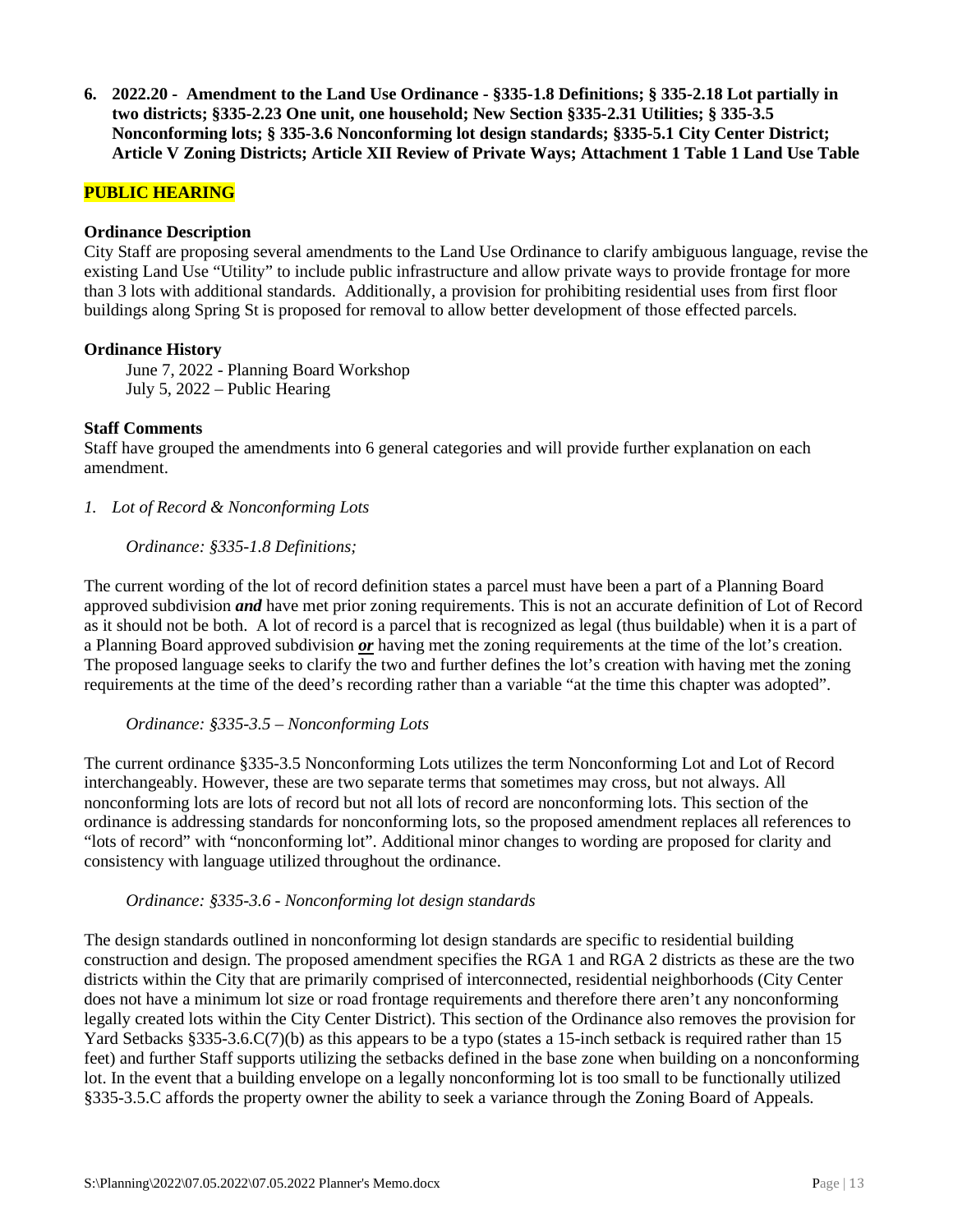# *2. Lot Partially in Two Districts Ordinance: §335-2.18 Lot Partially in Two Districts*

The wording of this section is vague and has resulted in confusion when working to interpret. The proposed amendment clarifies that the performance standards of the primary district shall be utilized for lots that bisect two zoning districts while land uses that are only permitted in the Primary District may not extend more than 30 feet beyond the zoning boundary where they are permitted.

# *3. One Unit, One Household Ordinance: §335-2.23 One unit, one household*

The proposed amendment addresses a cyclical statement within the Ordinance. §335-2.23 states no more than one household may live in a dwelling unit, however a household is defined as a group of individuals living in a dwelling unit. By that definition, it would be impossible for more than one household to reside within a dwelling unit because the dwelling unit defines the household, therefore this definition is pointless and is proposed for removal.

# *4. Private Ways*

*Ordinances: §335-12.4 Reviewing Authority §335-12.6 General Provisions sections A. C. D. and E(4)*

The proposed amendment removes the 3-lot limit and would allow a private way to provide access and frontage to however many lots that can be legally created within the base zone, with the standard that a private way providing frontage to 4 or more lots must meet the local street standard which requires larger travel ways and a 5.5' sidewalk. The amendment further clarifies responsibility of trash and snow removal is with the HOA for all private roads, regardless of the type of development. Final edits were made to correct grammatical errors and remove gendered language within the Ordinance.

In looking at recent development inquiries it became clear that the 3-lot maximum resulted in private way development demanding oversized lots. All roads, regardless of public or private development, should be afforded the ability to develop in accordance with the standards of the district in which they are located. Further, a development who wishes to retain the rights of a roadway should be afforded that ability, where the Ordinance currently **requires** a development with access/frontage to more than 3 lots be accepted by the City as a public street.

There have been no changes to the reviewing authority for private ways, however the Ordinance is proposed to be amended to more clearly state that private ways may be reviewed at a Staff level by the Private Way Review Committee only in instances where subdivision review is not required. Where subdivision review is required, a private way would be reviewed as part of the site plan/subdivision application review.

# *5. Utilities*

*Ordinances: §335-1.8 Definitions; New Performance Standard §335-2.31 Utilities; §335-5.1 City Center District; §335-5.2 Residential Growth Area 1; §335-5.3 Residential Growth Area 2; §335-5.4 Residential Growth Area 3; §335-5.5 Prides Corner Smart Growth Area; §335-5.6 Rural District; §335-5.7 Highway Services District; §335-5.9 Gateway Commercial District; §335-5.10 Industrial Park District; §335-5.11 Manufacturing District; §335 Attachment 1 Table 1 Land Use Table* 

The proposed amendment inserts Utilities as a permitted use in every zone so all utility services (power lines, substations, pump houses, etc.) are conforming. Staff is recommending a parcel setback for utility structures (does not apply to subsurface utilities or electrical infrastructure) of 5-feet on private lots (or 0' for parcels located within the case of the City Center District, in accordance with the standards of that district).

Previously, Calpine was permitted in the MD as a 'utility'. However, it is not the intention of this amendment to allow large scale power generation companies in every district. In looking at the land use definitions, Staff finds the operations of a business such as Calpine is more appropriately classified as Industry. Therefore, Staff is proposing an amendment to the definition of Industry to further define the parameters of the industrial operations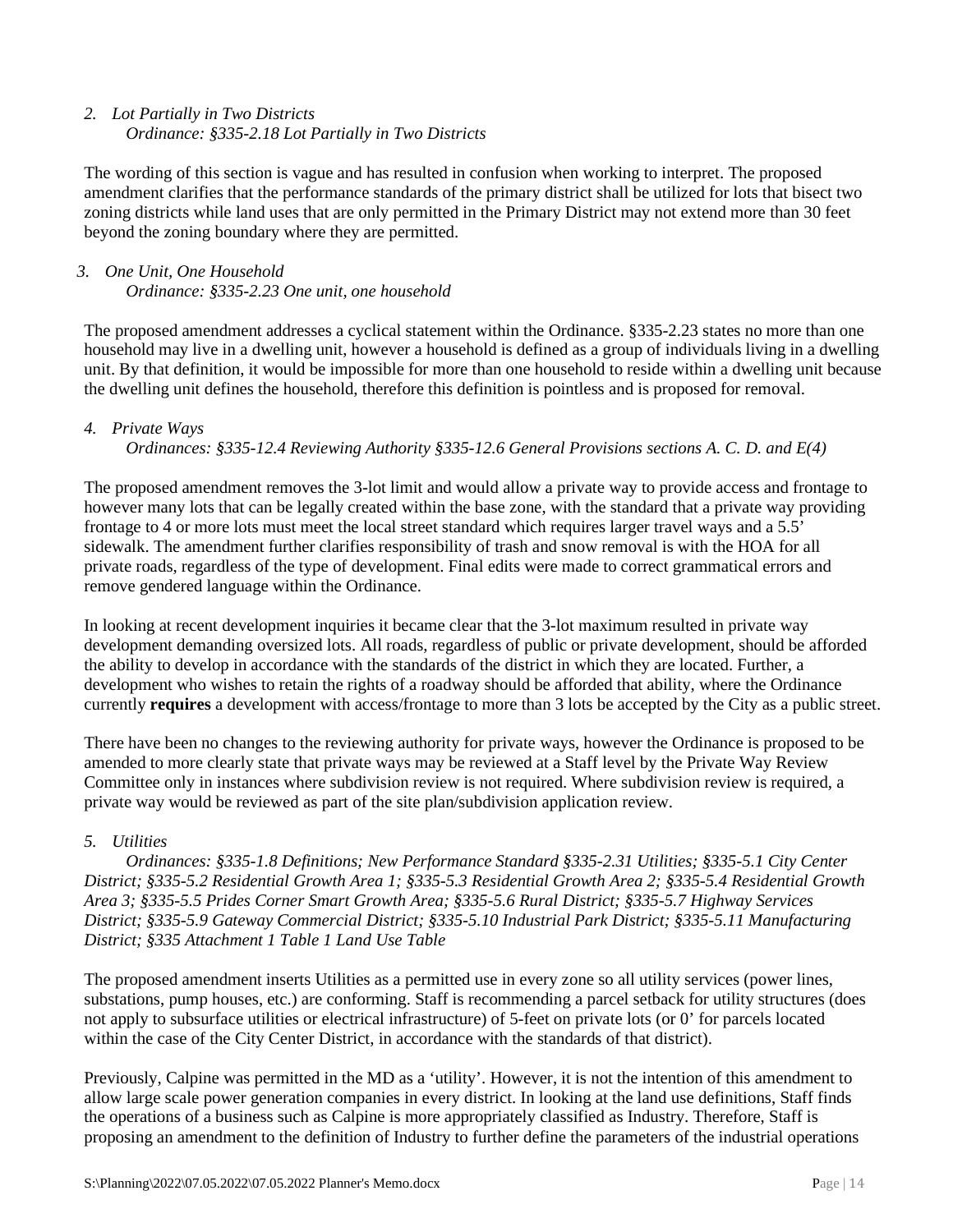and to better differentiate the Industry and Light Manufacturing land uses, where industry is the production of goods or materials (that may require further production prior to sale to consumer) and Light Manufacturing is the production of a finished product or part ready for retail sale.

The Industry use is permitted within the Industrial Park District and Gateway Commercial District as a permitted use, and within Highway Services as a Conditional Use. Staff is recommending Industry be added to the Manufacturing District to address the existing businesses within that zone. Additionally, Staff is recommending Industry be removed from the Highway Services District as the majority of parcels zoned Highway Services directly abut a parcel that is either residentially zoned or used and these parcels are typically small lots.

In looking at the Manufacturing District, the ordinances lists Permitted, Conditional and Prohibited Uses. The Manufacturing District was written prior to the adoption of §335-2.26, which states that any use that is not expressly allowed as a permitted or conditional use is prohibited. With the adoption of §335-2.26 it is redundant to include Prohibited Uses within a zoning district as any use not permitted is inherently prohibited.

However, it is clear the intent of this section was to protect this district from specific industries that may otherwise be defined by an umbrella term (such as Light Manufacturing) that could cause an unreasonable burden or nuisance. To address this, the proposed amendment includes a clarifying statement that within the Manufacturing District the terms Light Manufacturing and Industry shall not include the industries previously defined as Prohibited Uses.

# *6. City Center District – Downtown District Ordinances §335-5.1 City Center District*

In December 2019/January 2020, the Planning Board and City Council approved the adoption of the standards of the previous Downtown Housing Overlay District to the Downtown District to increase density along and adjacent to Main Street to incentivize redevelopment. With this expansion, a prohibition of first floor residential use was applied to all major corridors in the Downtown District to protect the commercial aspects of the downtown. This has been a successful Ordinance and has already brought several new businesses and residential units to Main Street to support a healthy and balanced downtown.

This winter, Staff was approached by a property owner on Spring Street to discuss a potential redevelopment of their parcel. In reviewing the Zoning Ordinance, it became clear that the (5) Spring Street fronting parcels are not necessarily best suited for commercial development due to their size, configuration and lack of on-street parking on Spring Street. Spring Street from William Clarke Drive to Main Street is only approximately 250' in length resulting in multiple curb cuts at very close proximities to heavily used intersections. These lots are small and narrow, making off street parking difficult to provide. Staff does not find it in the best interest of the downtown nor these parcels to "mandate" commercial use of these properties.

No other side street from Main St connecting to William Clarke Drive has this requirement, as this standard does not apply to Mechanic Street, Church Street or Pleasant Street and 2 of the 3 Stroudwater Street fronting parcels also have Main Street frontage where commercial activity is appropriate.

In looking at these conflicts, it became evident to Staff that the best use for these smaller parcels on this limited stretch of Spring Street is to allow residential growth which will then support the commercial growth on Main Street. Therefore, staff proposes an amendment to remove the prohibition of first floor residential uses for parcels located in the City Center District – Downtown District "with frontage on Spring Street". No other changes to the residential standards or requirements are proposed.

## **Motion:**

Motion to recommend an amendment to the City of Westbrook Land Use Ordinance **as per the attached document titled, "2022 Land Use Ordinance Amendment Bundle" and as described in the Staff Memo dated, July 1, 2022.**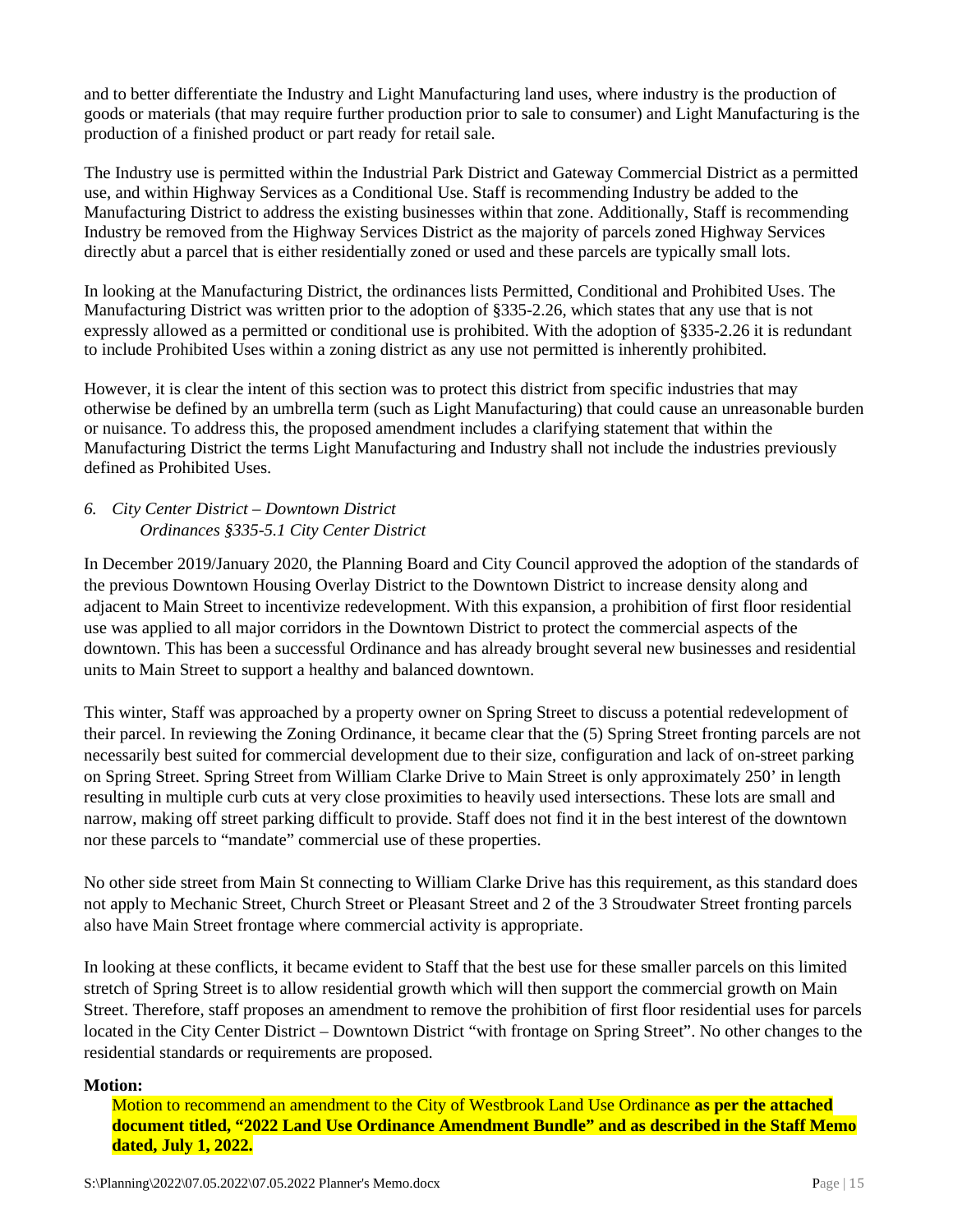# **7. 2022.21 - Site Plan Amendment – 594 County Road - Pine Tree Waste, Inc**

# **WORKSHOP**

Tax Map: 002 Lot: 024D Zone: Industrial Park District Use: Industry, Business Office, Accessory Use

### **Project Description**

The applicant is proposing a site plan amendment to construct a 35,000 sf office and maintenance building, asphalt parking lot and vehicle fueling station.

## **Project History**

June 29, 2022 – Neighborhood Meeting July 5, 2022 – Planning Board Workshop

# **Staff Comments:**

- 1. Noticing fees: \$25.20
- 2. Final application should include a site plan of full parcel; Plan set can include a blow-up sheet of new development.
- 3. Provide design for fuel storage tanks/station
	- a. Provide size (gallons) for fuel storage tanks
	- b. Storage or pumping station?
	- c. May requires canopy suppression and emergency shutoff depending on design.
	- d. Protection (bollards) needed for above ground fuel storage tanks for fleet fueling
- 4. Wayfinding signs required at intersection of admin office/maintenance building and transfer station to direct emergency vehicles.
- 5. Clarity needed for DEP Status is development within the purview of existing permit or will project require additional DEP permitting?
- 6. Final plan to show all utility connections.
	- a. Underground electric required.
	- b. Provide sewer plan (inclusive of rim and invert elevations) for full site
- 7. Provide photometrics plan with final application. Lighting required along access road and in parking areas.
- 8. Waste management: Dumpster need to be shown and enclosure if outside.
- 9. Coordination needed with Long Creek Management District for a change in permit.
- 10. Building will require full fire alarm system and fully sprinkled
- 11. Additional fire hydrant required in vicinity of new building. Final location to be approved by FD.
- 12. Provide traffic analysis with final application
- 13. Verify the development is outside of the no cut vegetative buffer on site. Show buffer on final plan.
- 14. Provide documentation of neighborhood meeting (attendance list and meeting minutes) to Planning Dept.

## **Board Action:**

1. Provide feedback to Staff and Applicant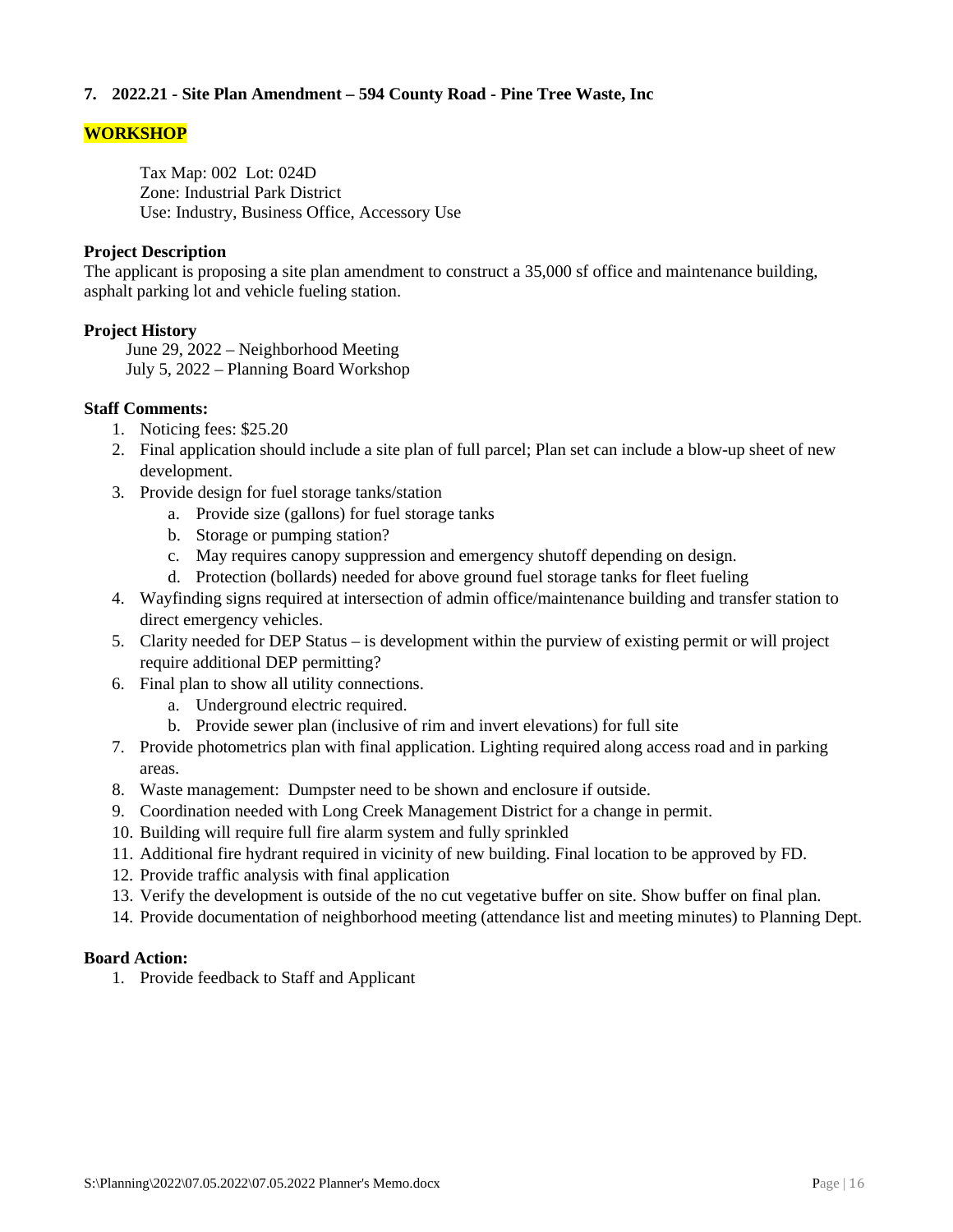# **8. 2022.22 - Site Plan – 31 Spiller Drive – Troiano Properties, LLC**

# **WORKSHOP**

Tax Map: 004 Lot: 301 Zone: Manufacturing District

## **Project Description**

The applicant is proposing a 15,000sf multi-tenant commercial building and associated parking lot.

# **Project History**

June 28, 2022 – Neighborhood Meeting July 5, 2022 – Planning Board Workshop

# **Staff Comments:**

- 1. 40-foot paved perimeter for building appears excessive for shown uses. If the intent is to utilize perimeter for parking for plows/service trucks, spaces should be delineated as such on the site plan. As stated during the Staff review, vehicle storage could include 5-6 snowplows, trailers and  $1 - 2$  service trucks.
- 2. Utilizing the Industrial Use standard for parking calculation is not accurate. Given there are not known tenants for the remaining units the "Other Commercial or Business" standard of 1 space per 250 sf would be utilized, requiring 60 parking spaces.
	- a. Staff is concerned 18 parking spaces is insufficient for 5 commercial units, especially where the end use has not been determined, however would support a waiver request on the 1/250sf standard to avoid overparking a site; documentation is needed to provide support for a reduced parking standard based on location/uses/similar sized commercial units/etc.
- 3. Concern cutting into slope could damage Saco Street infrastructure. At minimum project may require a guard rail and retaining wall. Further review of this item needed with submission of full grading plan. Consider options to reduce footprint in this vicinity as much as possible. Potential to extend parking lot on the southerly edge for additional storage/parking.
- 4. Provide turning template.
	- a. If utilizing site to store fleet vehicles, ensure fire access is maintained with snowplow/truck parking along the rear of the site.
- 5. Concrete pad needed for dumpster.
	- a. If utilizing site to store fleet vehicles, ensure dumpster is accessible with snowplow/truck parking along the rear of the site.
- 6. Provide detail for dumpster enclosure
- 7. Sewer is stubbed to site and does not require new connection to main
- 8. Slip form curbing required for radii at intersection with Spiller Drive
- 9. Provide full landscape plan with final submission with plant species and quantities.
	- a. Concern of survivability of small landscape islands in parking area
	- b. Extend the landscaping strip along Spiller Drive
	- c. Provide additional landscaping measures at site entrance / along northerly edge of pavement to further screen parking areas
- 10. Color building elevations with materials stated required with final application submission
- 11. Sprinkler system required for building
- 12. No outdoor storage of material permitted on the site
- 13. Update space and bulk table to show post construction conditions (plan just states "meets")
- 14. Provide documentation of neighborhood meeting (attendance list and meeting minutes) to Planning Dept.

# **Board Action:**

1. Provide feedback to Staff and Applicant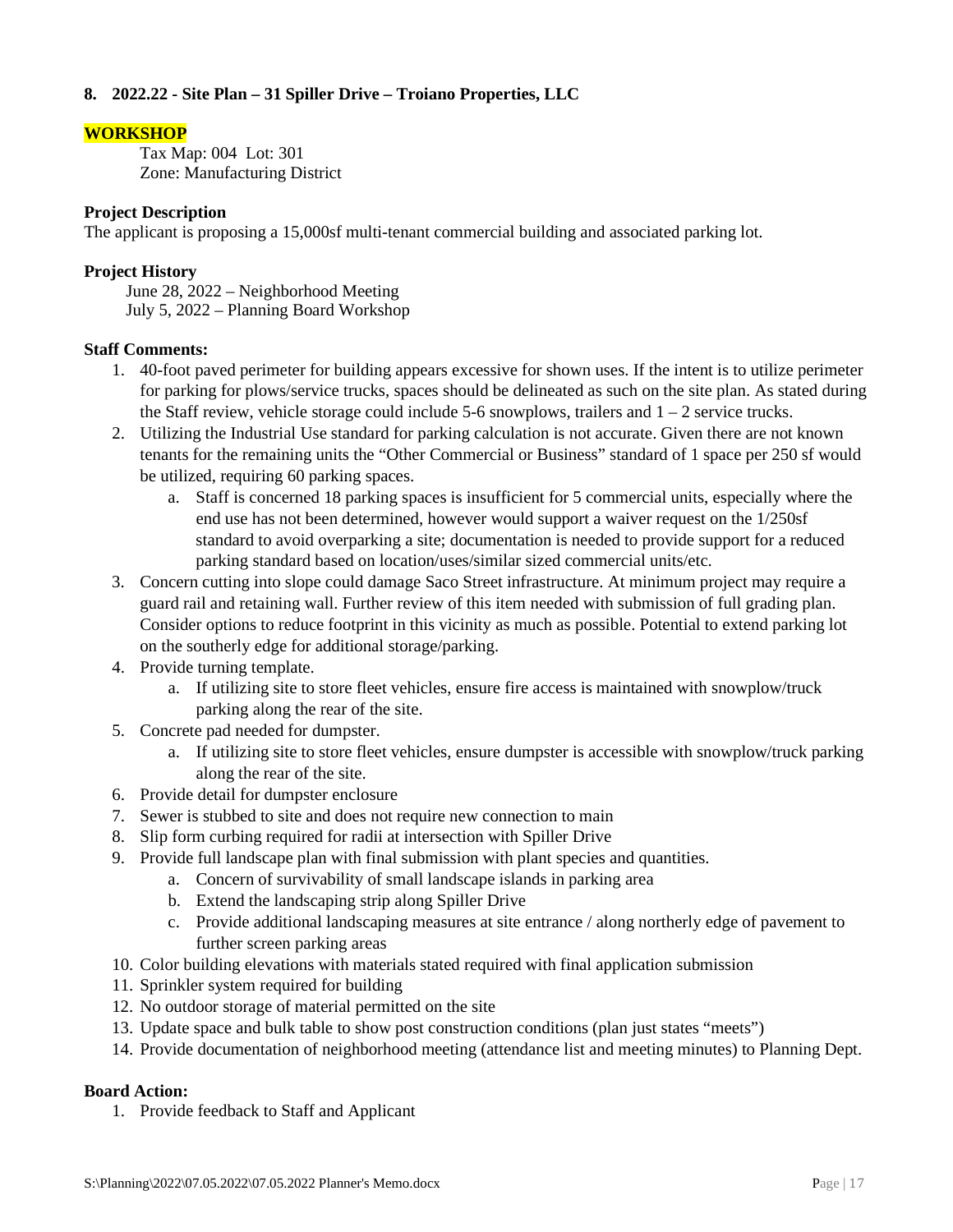## **9. 2022.23 - Site Plan, Subdivision, Village Review – Maple Grove Subdivision - Avesta Housing & New Ventures, LLC**

# **WORKSHOP**

Tax Map: 040 Lot: 135 Zone: City Center District, Village Review Overlay Zone Use: Dwelling – Multiple-Family

## **Project Description**

The applicant is proposing a 192-unit multifamily residential complex with site access from Main Street and Seavey Street.

# **Project History**

June 23, 2022 – Neighborhood Meeting July 5, 2022 – Planning Board Workshop

# **Staff Comments:**

- 1. Village Review
	- a. Review by Village Review Overlay Committee required. Provide building elevations to Planning Department to schedule. Elevations should be color with materials stated for all structures.
- 2. Provide blow up of Main Street site entrance to show the closure of driveway for Tax Map 40 Lot 153/154, sidewalk reconstruction and relocation of the Metro stop easterly
- 3. Provide bus shelter at relocated metro stop.
- 4. Application requires a reduction of the 1:1 parking standard.
	- a. Applicant has provided documentation for Avesta units to support a 0.6 space per unit parking requirement based on other projects which is in-line with waiver requests/grants for similar projects within the community. Staff is in support of the waiver request to provide 0.6 spaces per unit for the Avesta portion of the project.
- 5. Parking
	- a. Parallel spaces are sized for compact cars. Minimum stall width of  $7' \times 22'$  required
	- b. Concern of parking spaces directly abutting property lines leaving  $1' 2'$  from edge of pavement to property.
	- c. Northerly most parallel parking space in line of spaces adjacent to Seavey Street residential lots is not feasible - remove.
	- d. New Ventures II parking lot Aisle width does not meet the Ordinance standard of 24' for 90 degree parking.
- 6. Main drive/access way
	- a. Provide curbing along access drive and parking lot islands slip form concrete curbing required internal to the site and at the Seavey Street intersection; Granite curbing required for radii at Main Street entrance.
	- b. Driveway will require name for E-911 purposes. Provide 3 potential names for review.
		- i. Oak Street Extension is not acceptable as it conflicts with Oak Street
	- c. Entrances are oversized to parking area. Narrow entrances to parking areas to provide greater delineation of drive/access way vs parking areas (If feasible with maintaining adequate fire truck circulation).
	- d. Final plan to show all appropriate stop bars and street signage. Stop signs required at intersections with public street.
- 7. Pedestrian Connectivity
	- a. Minimum sidewalk width of 5' required. Plan shows 3' in some locations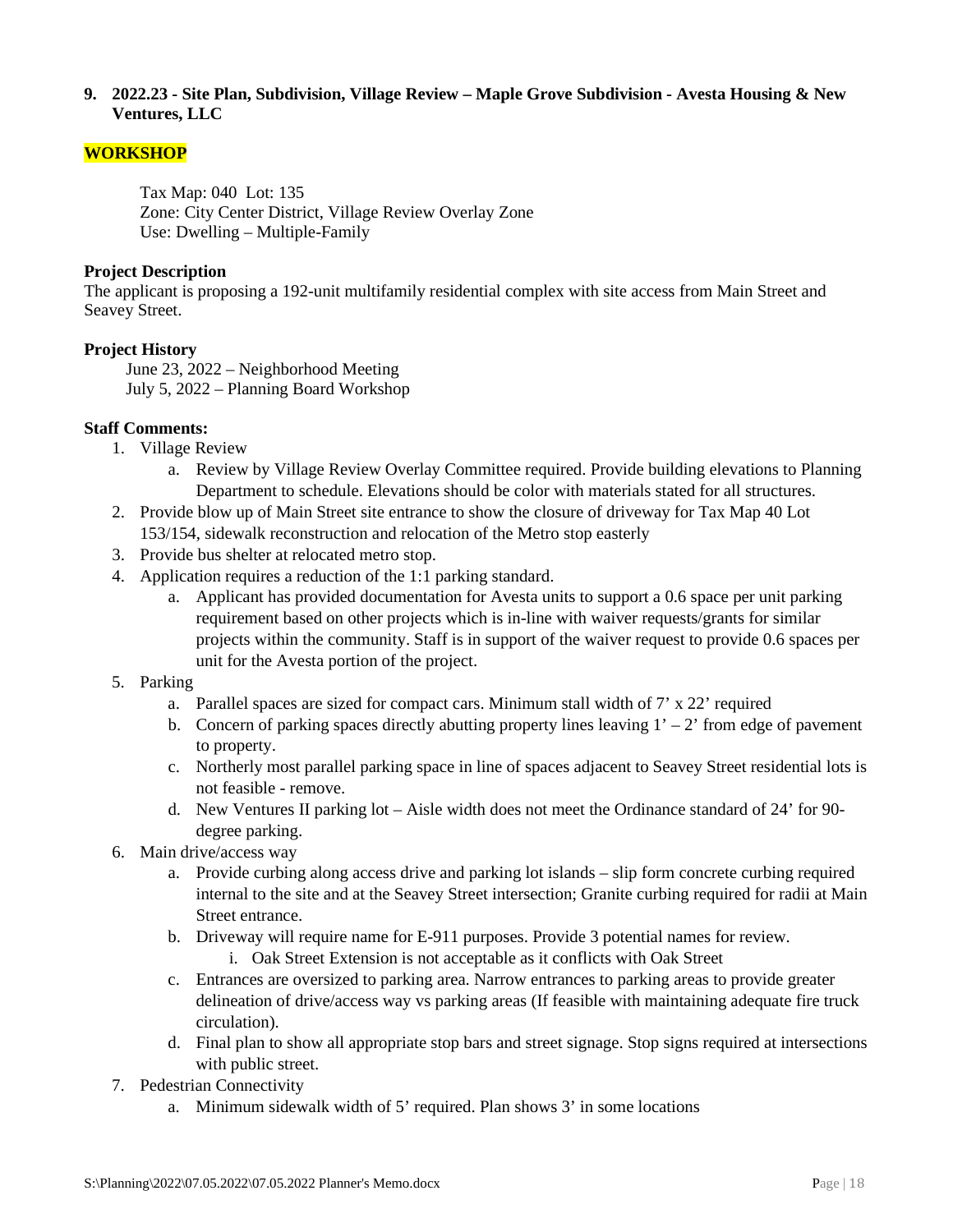- b. Add a crosswalk connection over the main driveway at westerly side of Avesta I to facilitate pedestrian movement from Avesta I to the bus shelter/sidewalk system at Main Street
- c. Align walkway crossing over driveway to abutting property
- d. Recommend removing the crosswalk and the crossing for the driveway to the abutting property and the crossing for the access point to New Ventures I parking lot. Crosswalks would be utilized for crossings over main access drive only.
- e. Truncated domes required at all crosswalk locations (at intersection with Seavey, at edge of Avesta I building, limit of New Ventures I and New Ventures II building and intersection with Main Street)
- f. Review of Seavey Street sidewalk system project may be required to repair existing infrastructure along project frontage.
- 8. Provide a traffic analysis with final application
	- a. Review of driveway to determine whether 1-way vs 2-way circulation?
- 9. Photometric plan required with final submission to demonstrate adequate site lighting. Verify cobra heads exist at points of intersection with public ways.
- 10. Provide cut sheets for lighting types (poles, light fixtures) with final application.
- 11. Pre-treatment for sewer required prior to entering the public system
- 12. Waste Management
	- a. Concrete pad required for dumpsters
	- b. Provide detail on enclosure.
	- c. Concern 2 dumpsters is not sufficient for the number of units proposed.  $3<sup>rd</sup>$  location convenient to "Phase 2" may be necessary.
- 13. Provide a turning template through site to demonstrate emergency access
- 14. 3' landscape strip at entrance Avesta I parking lot is too narrow and will be difficult for vegetation to survive. Recommend curbing and fill with concrete to maintain road delineation.
- 15. Small landscape island in Avesta I parking lot will be difficult to maintain/survive recommend mountable concrete island for fire access and easy maintenance while maintaining delineation of parking area and preventing vehicles from parking mid parking lot.
- 16. Fence required along property lines abutting Seavey St residential
- 17. 2-hydrant locations internal to site required. Recommended locations are north of Avesta II building (on westerly side of driveway) and at parking lot entrance for Avesta I building. Final location to be approved by FD
- 18. Provide sitting/smoking areas throughout site (benches/shelters/etc.).
- 19. Final plan set will need to show rerouting of existing xc stormdrain line
- 20. Provide dimensional standards for post construction (Gross Dens Factor, Landscape Factor, etc.) plan currently states "meets".
- 21. Clarity needed on phasing of plan is the intent to phase the development over time or is the intent to develop Avesta I and New Ventures I buildings and then determine whether the remainder of the project is viable?
- 22. Stamped landscaping plan required with final submission.
- 23. Provide snow management plan with final application
- 24. Provide documentation of neighborhood meeting (attendance list and meeting minutes) to Planning Dept.

# **Board Action:**

- 1. Site Walk
- 2. Provide feedback to Staff and Applicant